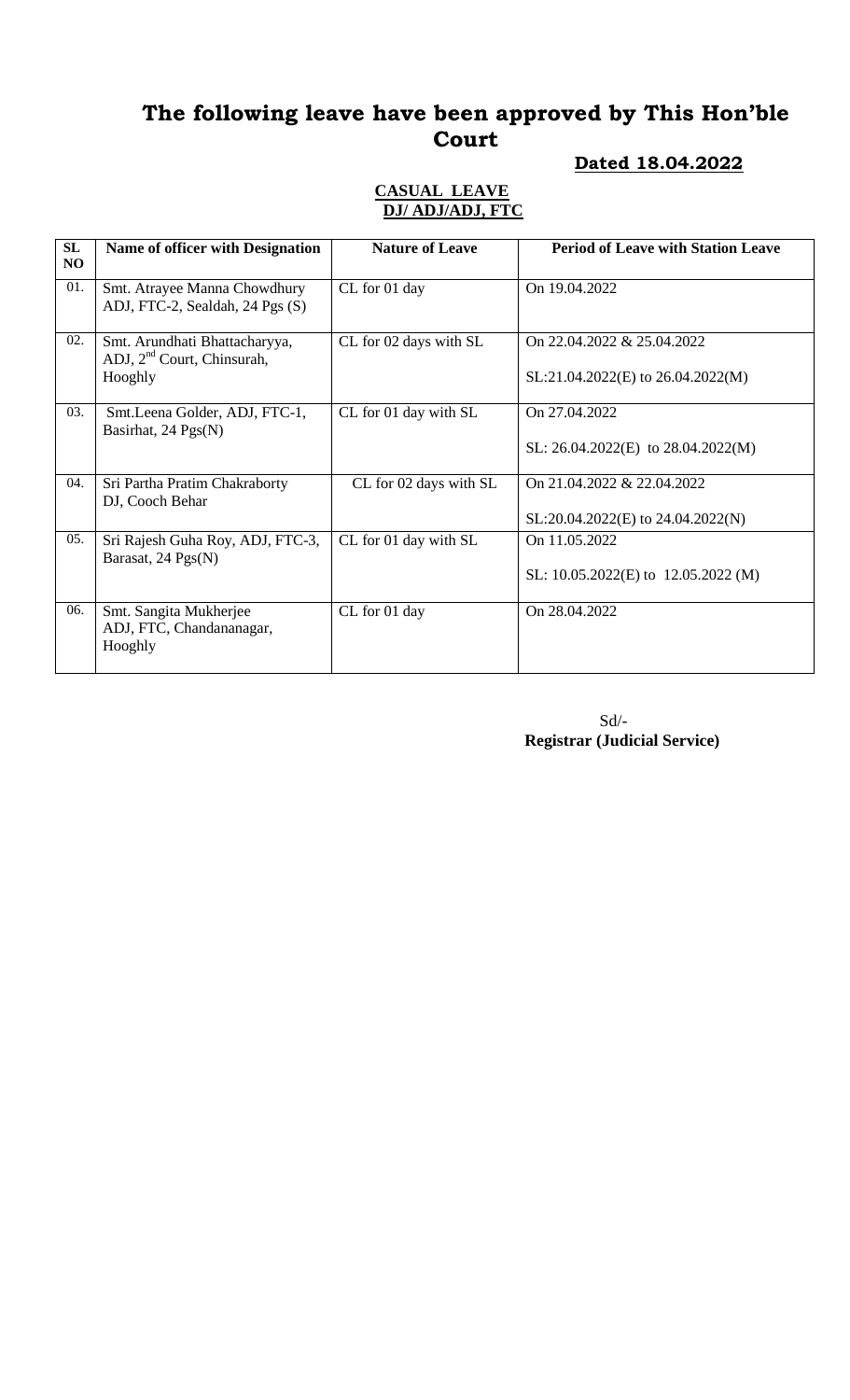#### **Dated 18.04.2022**

#### **CASUAL LEAVE DJ/ ADJ/ADJ, FTC**

| SL<br>NO | Name of officer with Designation                                                 | <b>Nature of Leave</b> | <b>Period of Leave with Station Leave</b> |
|----------|----------------------------------------------------------------------------------|------------------------|-------------------------------------------|
| 01.      | Sri Annada Sankar Mukhopadhyay,<br>ADJ, FTC-1, Bichar Bhawan, Calcutta           | CL for 01 day          | On 11.04.2022                             |
| 02.      | Syed Neyazuddin Azad<br>ADJ, 2 <sup>nd</sup> Court, Purba Bardhaman              | CL for 01 day          | On 12.04.2022                             |
| 03.      | Sri Prasenjit Biswas<br>Chief Judge, City Civil Court, Calcutta                  | <b>Station Leave</b>   | From 14.04.2022 (M) to 18.04.2022 (E)     |
| 04.      | Smt. Prajna Gargi (Bhattacharya)<br>Hussain<br>ADJ, FTC, Suri, Birbhum           | <b>Station Leave</b>   | From 13.04.2022 (E) to 18.04.2022 (M)     |
| 05.      | Smt. Rupanjana Chakrabarti<br>ADJ, 7 <sup>th</sup> Court, Paschim Meddinipur     | <b>Station Leave</b>   | From 13.04.2022 (E) to 18.04.2022 (M)     |
| 06.      | Sri Santanu Jha,<br>DJ, Bankura                                                  | CL for 01 day          | On 12.04.2022                             |
| 07.      | Sri Sudhir Kumar<br>ADJ, Kalna, Purba Bardhaman                                  | <b>Station Leave</b>   | From 13.04.2022 (E) to 18.04.2022 (M)     |
| 08.      | Smt. Sujata Kharga<br>ADJ, 2 <sup>nd</sup> Court, Balurghat, Dakshin<br>Dinajpur | <b>Station Leave</b>   | From 13.04.2022 (E) to 18.04.2022 (M)     |
| 09.      | Smt. Sanjukta Sengupta, ADJ, FTC,<br>Cooch Behar                                 | <b>Station Leave</b>   | From 13.04.2022 (E) to 18.04.2022 (M)     |
| 10.      | Sri Teerthankar Bhattacharjee<br>ADJ, FTC, Bankura                               | CL for 01 day          | On 06.04.2022                             |
| 11.      | Sri Viswaroop Sett<br>ADJ, 4 <sup>th</sup> Court, Purba Bardhaman                | <b>Station Leave</b>   | From 13.04.2022 (E) to 18.04.2022 (M)     |
| 12.      | Mr. Ataur Rahman<br>ADJ, Bishnupur, Bankura                                      | <b>Station Leave</b>   | From 13.04.2022 (E) to 18.04.2022 (M)     |
| 13.      | Sri Ajay Kumar Gupta<br>Judge, Bench XIII,<br>City Civil Court, Calcutta         | <b>Station Leave</b>   | From 13.04.2022 (E) to 19.04.2022 (M)     |
| 14.      | Sri Bibhuti Khesong<br>ADJ, 14 <sup>th</sup> Court, Alipore, 24 Pgs (S)          | <b>Station Leave</b>   | From 13.04.2022 (E) to 19.04.2022 (M)     |
| 15.      | Smt. Nabanita Ray DJ, Jhargram                                                   | <b>Station Leave</b>   | From 13.04.2022 (E) to 18.04.2022 (M)     |
| 16.      | Sri Somnath Bhattacharyya<br>ADJ, Tehatta, Nadia                                 | <b>Station Leave</b>   | From 13.04.2022 (E) to 18.04.2022 (M)     |
| 17.      | Sri Subhrajit Basu<br>DJ, Birbhum at Suri                                        | <b>Station Leave</b>   | From 13.04.2022 (E) to 14.04.2022 (N)     |
| 18.      | Smt. Sarojani Ghising<br>ADJ, FTC-7, Alipore, 24pgs(S)                           | <b>Station Leave</b>   | From 13.04.2022 (E) to 19.04.2022 (M)     |
| 19.      | Sri Partha Pratim Chakraborty<br>DJ, Cooch Behar                                 | <b>Station Leave</b>   | From 08.04.2022 (E) to 11.04.2022 (M)     |
| 20.      | Sri Pradip Kumar Panja<br>DJ, Dakshin Dinajpur                                   | CL for 01 day          | On 11.04.2022                             |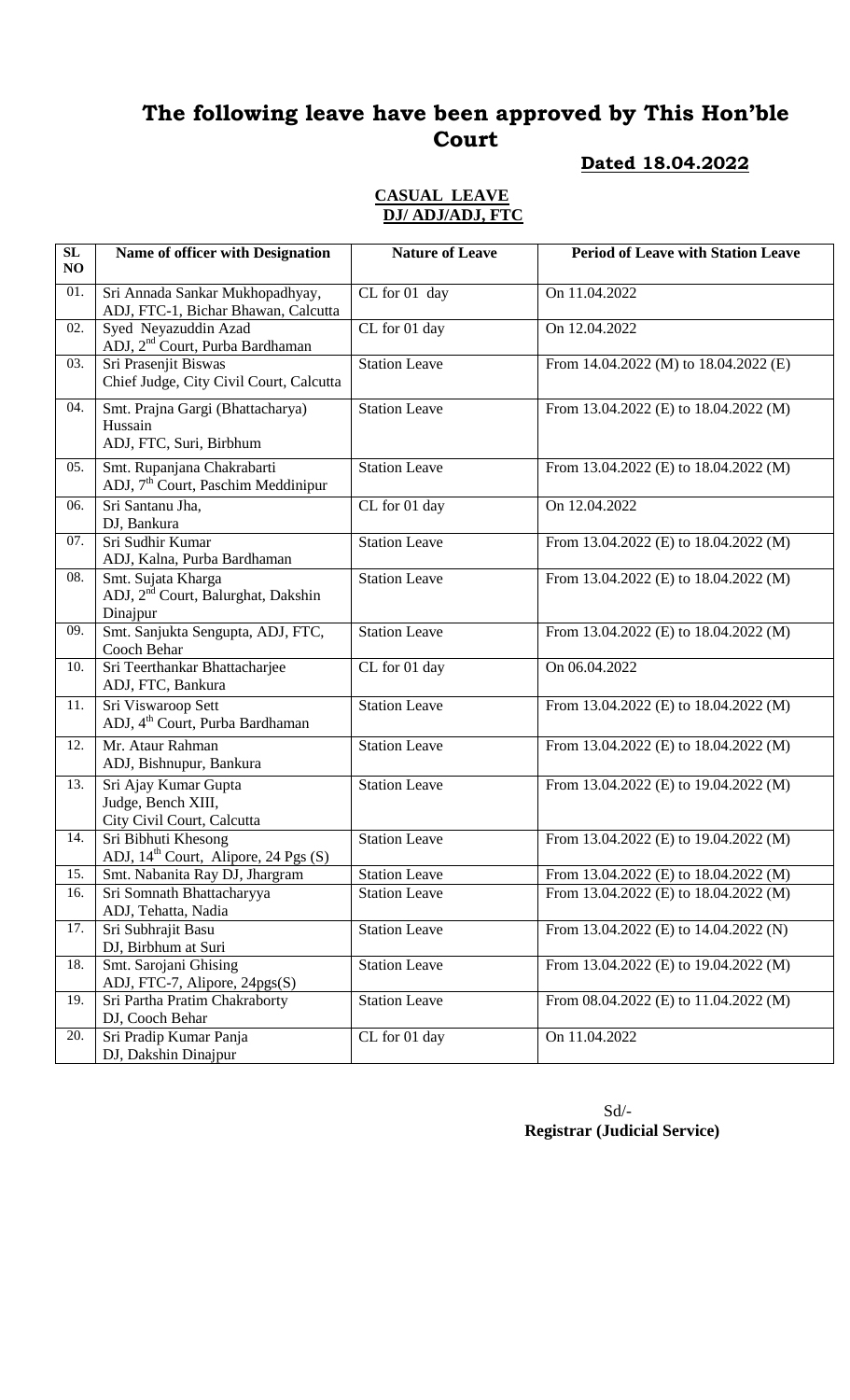# **Dated 18.04.2022**

#### **CASUAL LEAVE DJ/ ADJ/ADJ, FTC**

| SL<br>N <sub>O</sub> | Name of officer with<br><b>Designation</b> | <b>Nature of Leave</b>           | <b>Period of Leave with Station Leave</b> |
|----------------------|--------------------------------------------|----------------------------------|-------------------------------------------|
| 01.                  | Smt. Arti Sharma Roy, ADJ,                 | Special Leave for 01 day with SL | On 12.04.2022                             |
|                      | Bench-I, City Sessions                     |                                  |                                           |
|                      | Court, Bichar Bhawan,                      |                                  | SL:11.04.2022(E) to 13.04.2022(M)         |
|                      | Calcutta                                   |                                  |                                           |
| 02.                  | Smt. Bipasha Mondal (Das)                  | Special Leave for 01 day with SL | On 12.04.2022                             |
|                      | ADJ, FTC-IV, Diamond                       |                                  |                                           |
|                      | Harbour, 24 Pgs (South)                    |                                  | SL:11.04.2022(E) to 13.04.2022(M)         |
| 03.                  | Dr. Modhumita Basu                         | Special Leave for 01 day         | On 12.04.2022                             |
|                      | ADJ, 7 <sup>th</sup> Court, Barasat,       |                                  |                                           |
|                      | 24pgs(N)                                   |                                  |                                           |
| 04.                  | Ms.Sujasha Mukherji                        | Special Leave for 01 day         | On 12.04.2022                             |
|                      | Judge, Bench-III, City Civil               |                                  |                                           |
|                      | Court, Calcutta                            |                                  |                                           |
| 05.                  | Sri Santosh Kumar Pathak                   | Special Leave for 01 day with SL | On 12.04.2022                             |
|                      | ADJ, FTC-III, Berhampore,                  |                                  |                                           |
|                      | Murshidabad                                |                                  | $SL:11.04.2022(E)$ to 13.04.2022(M)       |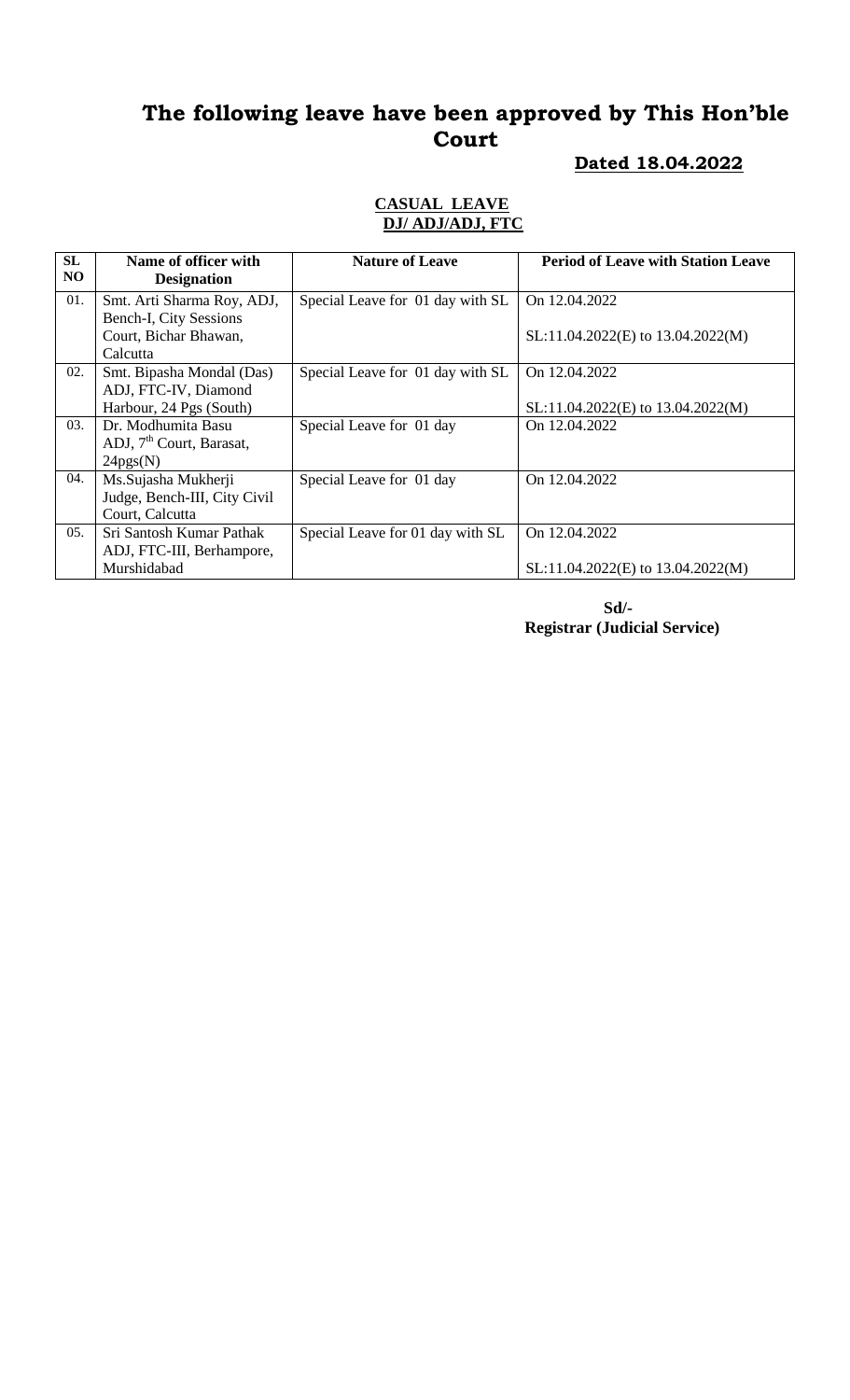#### **Dated 19.04.2022**

#### **CASUAL LEAVE DJ/ ADJ/ADJ, FTC**

| <b>SL</b><br>NO. | Name of officer with<br><b>Designation</b>                | <b>Nature of Leave</b> | <b>Period of Leave with Station Leave</b> |
|------------------|-----------------------------------------------------------|------------------------|-------------------------------------------|
| 01.              | Sri Sudeep Banerjee,<br>ADJ, FTC-2,<br>Chinsurah, Hooghly | CL for 02 days         | On 11.04.2022 & 12.04.2022                |
| 02.              | Smt. Varsha Bansal Agarwal<br>ADJ, 3rd Court, Hooghly     | CL for 02 days         | On 06.04.2022 & 07.04.2022                |

 **Sd/- Registrar (Judicial Service)**

# **The following leave have been approved by This Hon'ble Court**

#### **Dated 19.04.2022**

| <b>SL</b><br>NO <sub>1</sub> | Name of officer with<br><b>Designation</b>                           | <b>Nature of Leave</b> | <b>Period of Leave with Station Leave</b>                            |
|------------------------------|----------------------------------------------------------------------|------------------------|----------------------------------------------------------------------|
| 01.                          | Smt. Dipa Shyam Ray, ADJ,<br>FTC-2, Jangipur,<br>Murshidabad         | CL for 02 days with SL | On 30.04.2022 & 02.05.2022<br>SL: $29.04.2022(E)$ to $04.05.2022(M)$ |
| 02.                          | Sri Jai Prakash Singh<br>ADJ, Chanchal, Malda                        | CL for 02 days with SL | On 29.04.2022 & 30.04.2022<br>SL: $28.04.2022(E)$ to $02.05.2022(M)$ |
| 03.                          | Mohd. Aqil Saifi<br>ADJ, 6 <sup>th</sup> Court, Barasat,<br>24pgs(N) | CL for 02 days with SL | On 03.05.2022 & 04.05.2022<br>$SL:30.04.2022(E)$ to $04.05.2022(E)$  |

#### **CASUAL LEAVE DJ/ ADJ/ADJ, FTC**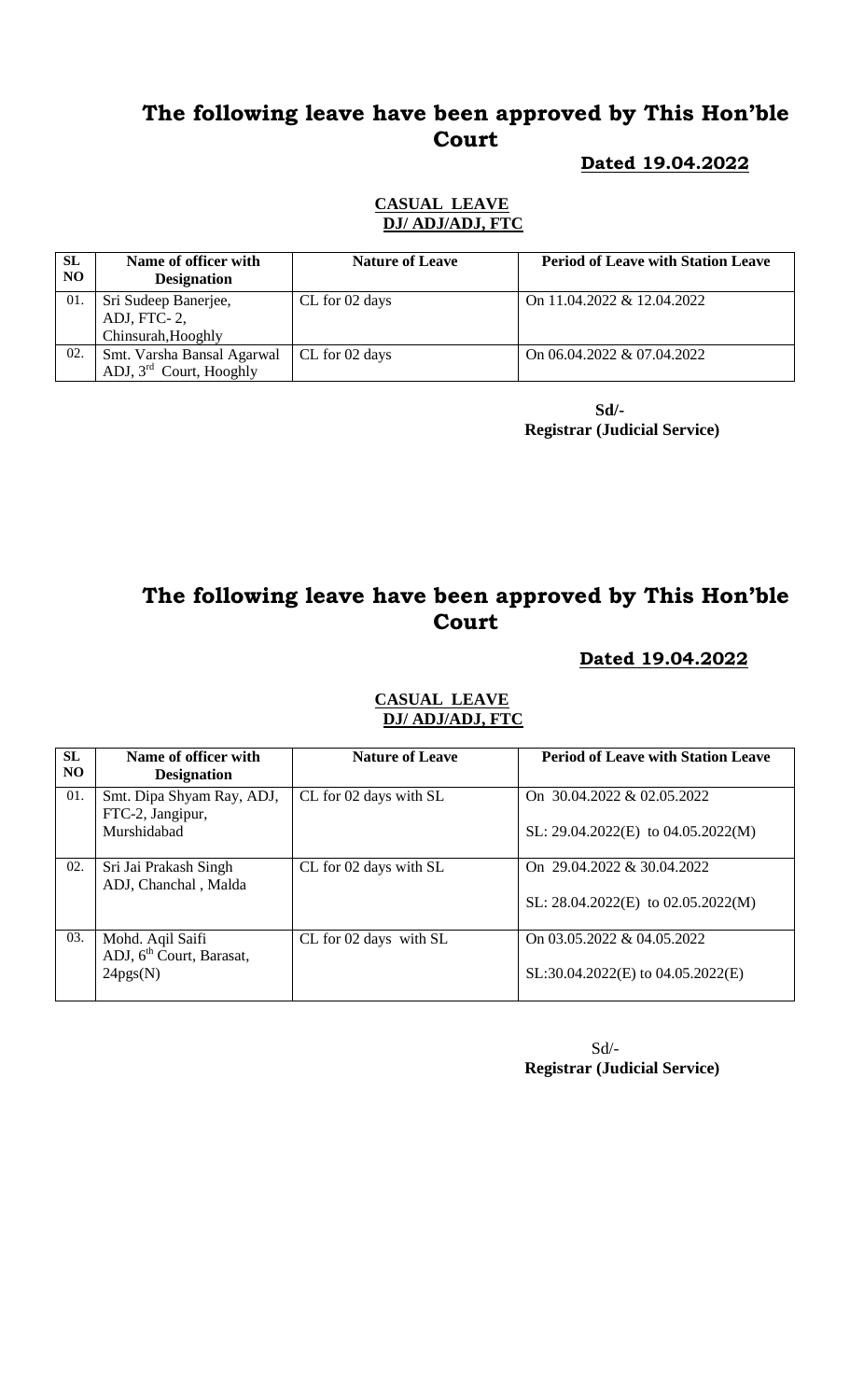#### **Dated 21.04.2022**

#### **CASUAL LEAVE DJ/ ADJ/ADJ, FTC**

| SL<br>N <sub>O</sub> | <b>Name of officer with Designation</b>                                                    | <b>Nature of Leave</b>         | <b>Period of Leave with Station Leave</b> |
|----------------------|--------------------------------------------------------------------------------------------|--------------------------------|-------------------------------------------|
| 01.                  | Smt. Chandrani Mukherjee<br>(Banerjee)<br>Judge, Bench-IV, City Civil Court,<br>Calcutta   | CL for 01 day                  | On 12.04.2022                             |
| 02.                  | Smt. Manjusri Mondal, ADJ, Amta,<br>Howrah                                                 | CL for 01 day                  | On 04.04.2022                             |
| 03.                  | Smt. Ratna Roy Biswas, Judge<br>Special Court (E.C)-cum-ADJ,<br>Asansol, Paschim Bardhaman | CL for 01 day                  | On 18.04.2022                             |
| 04.                  | Smt. Sutanuka Nag<br>ADJ, Bench-II, City Sessions<br>Court, Bichar Bhawan, Calcutta        | CL for 01 day                  | On 19.04.2022                             |
| 05.                  | Sri Vivekananda Sur, ADJ, 1 <sup>st</sup><br>Court, Berhampore, Murshidabad                | CL for 01 day<br>CL for 01 day | On 12.04.2022<br>On 18.04.2022            |

Sd/-

 **Registrar (Judicial Service)**

## **The following leave have been approved by This Hon'ble Court**

#### **Dated 21.04.2022**

#### **CASUAL LEAVE DJ/ ADJ/ADJ, FTC**

| SL<br>N <sub>O</sub> | <b>Name of officer with Designation</b>          | <b>Nature of Leave</b> | <b>Period of Leave with Station Leave</b> |
|----------------------|--------------------------------------------------|------------------------|-------------------------------------------|
| 01.                  | Sri Asim Kumar Debnath                           | CL for 02 days with SL | On 25.04.2022 & 26.04.2022                |
|                      | ADJ, 1 <sup>st</sup> Court, Howrah               |                        |                                           |
|                      |                                                  |                        | $SL:22.04.2022(E)$ to 27.04.2022(M)       |
| 02.                  | Sri Ashutosh Kumar Singh, ADJ,                   | <b>Station Leave</b>   | From 22.04.2022 (E) to 25.04.2022 (M)     |
|                      | Diamond Harbour, South 24                        |                        |                                           |
|                      | Parganas                                         |                        |                                           |
| 03.                  | Sri Jeetendra Gupta                              | <b>Station Leave</b>   | From 22.04.2022 (E) to 25.04.2022 (M)     |
|                      | ADJ, 2 <sup>nd</sup> Court, Siliguri, Darjeeling |                        |                                           |
| 04.                  | Smt.Leena Golder, ADJ, FTC-1,                    | CL for 02 days with SL | On 05.05.2022 & 06.05.2022                |
|                      | Basirhat, 24 Pgs(N)                              |                        |                                           |
|                      |                                                  |                        | SL: 04.05.2022(E)                         |
|                      |                                                  |                        | to 07.05.2022(M)                          |
| 05.                  | Sri Nilanjan De                                  | CL for 01 day with SL  | On 25.04.2022                             |
|                      | ADJ, FTC-1, Paschim Medinipur                    |                        |                                           |
|                      |                                                  |                        | SL:22.04.2022(E)                          |
|                      |                                                  |                        | to 26.04.2022(M)                          |
| 06.                  | Smt. Rupanjana Chakrabarti                       | CL for 01 day with SL  | On 20.04.2022                             |
|                      | ADJ, 7 <sup>th</sup> Court, Paschim Meddinipur   |                        |                                           |
|                      |                                                  |                        | SL:19.04.2022(E)                          |
|                      |                                                  |                        | to 21.04.2022(M)                          |
| 07.                  | Sri Sunirmal Datta                               | CL for 01 day with SL  | On 02.05.2022                             |
|                      | DJ, Paschim Bardhaman                            |                        |                                           |
|                      |                                                  |                        | SL: 30.04.2022(E)                         |
|                      |                                                  |                        | to 02.05.2022(N)                          |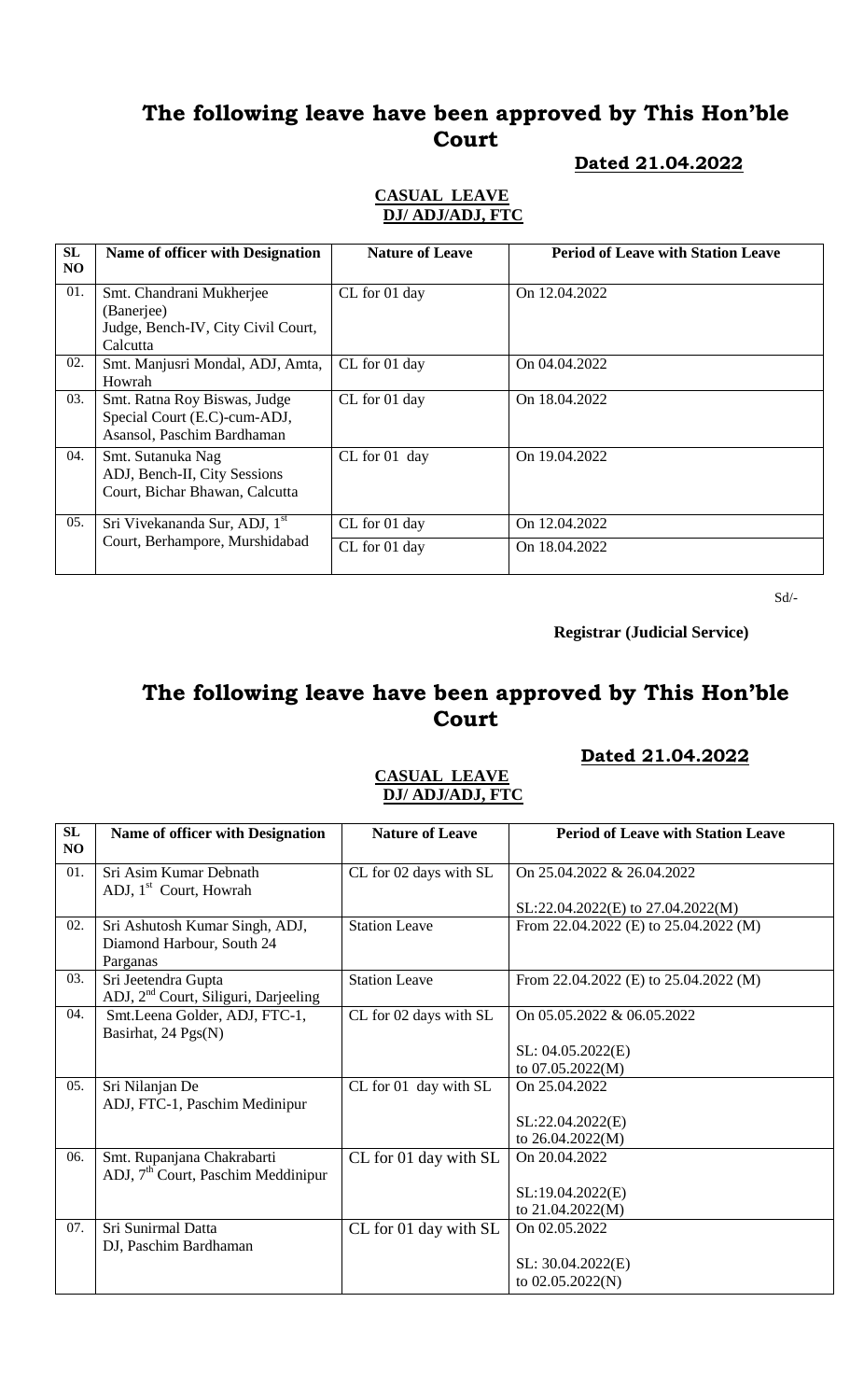| 08. | Smt. Sutapa Saha, ADJ, Ranaghat,<br>Nadia                                                 | <b>Station Leave</b>   | From 22.04.2022 (E) to 25.04.2022 (M)                                  |
|-----|-------------------------------------------------------------------------------------------|------------------------|------------------------------------------------------------------------|
| 09. | Sri Sujit Kumar Jha, ADJ, 2 <sup>nd</sup> Court,<br>Krishnagar, Nadia                     | CL for 01 day with SL  | On 25.04.2022<br>SL: 22.04.2022(E)<br>to 25.04.2022(E)                 |
| 10. | Sri Sarajit Mazumder<br>ADJ, 1 <sup>st</sup> Court, Hooghly                               | CL for 01 day with SL  | On 21.04.2022<br>SL: 20.04.2022(E)<br>to 22.04.2022(M)                 |
| 11. | Smt.Indrila Mukhopadhyay Mitra,<br>ADJ, Special Court (E.C.Act),<br>Paschim Medinipur     | <b>Station Leave</b>   | From 22.04.2022 (E) to 25.04.2022 (M)                                  |
| 12. | Sri Pijush Ghosh<br>ADJ, 3 <sup>rd</sup> (Special) Court, Jalpaiguri                      | <b>Station Leave</b>   | From 22.04.2022 (E) to 25.04.2022 (M)                                  |
| 13. | Sri Bimal Kanti Bera<br>ADJ, 1 <sup>st</sup> Court, Durgapur, Paschim<br><b>Bardhaman</b> | CL for 02 days with SL | On 26.04.2022 & 27.04.2022<br>SL: 25.04.2022(E)<br>to 28.04.2022(M)    |
| 14. | Sri Rintu Sur<br>ADJ, FTC-II, Paschim Medinipur                                           | CL for 01 day with SL  | On 02.05.2022<br>$SL: 01.05.2022$ (E) to 03.05.2022 (M)                |
| 15. | Sri Subhajit Basu<br>ADJ, FTC, Durgapur, Paschim<br>Bardhaman                             | CL for 03 days with SL | From 25.04.2022 to 27.04.2022<br>SL: 22.04.2022(E)<br>to 28.04.2022(M) |
| 16. | Smt. Soma Chakraborti<br>ADJ, FTC-II, Bongaon, 24 Pgs (N)                                 | <b>Station Leave</b>   | From 22.04.2022 (E) to 25.04.2022 (M)                                  |

Sd/-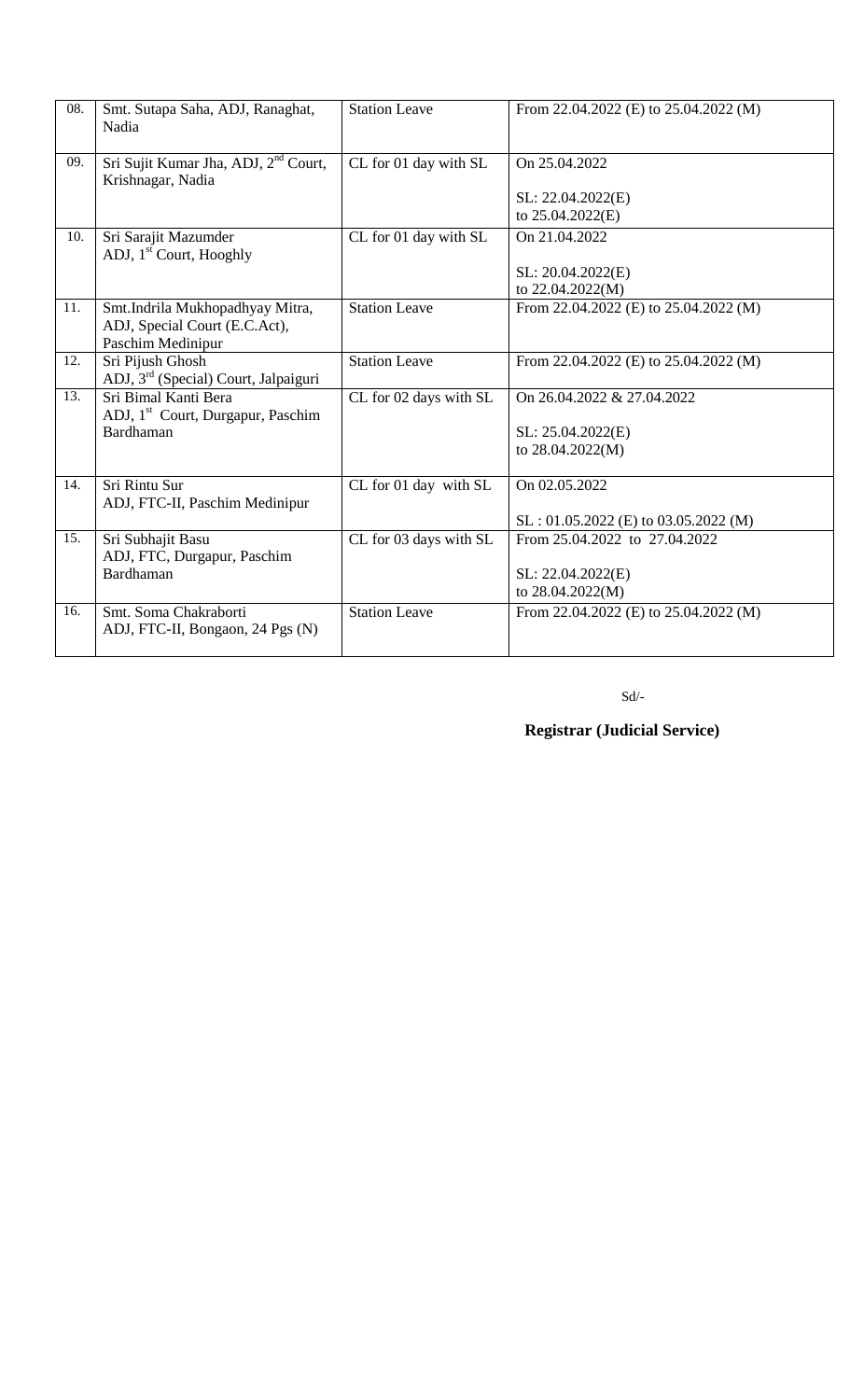#### **Dated 22.04.2022**

#### **CASUAL LEAVE DJ/ ADJ/ADJ, FTC**

| <b>SL</b><br>N <sub>O</sub> | Name of officer with Designation                                                                  | <b>Nature of Leave</b> | <b>Period of Leave with Station Leave</b> |
|-----------------------------|---------------------------------------------------------------------------------------------------|------------------------|-------------------------------------------|
| 01.                         | Sri Somnath Bhattacharyya<br>ADJ, Tehatta, Nadia                                                  | CL for 01 day          | On 11.04.2022                             |
| 02.                         | Sri Shyam Sundar Das<br>Judge, Spl Court (E.C.Act)-cum-ADJ, 2 <sup>nd</sup><br>Court, Cooch Behar | CL for 02 days         | On 18.04.2022 & 19.04.2022                |
| 03.                         | Smt. Sarojani Ghising<br>ADJ, FTC-7, Alipore, 24pgs(S)                                            | CL for 01 day          | On 19.04.2022                             |

 $\mbox{Sd}/\mbox{-}$ 

**Registrar (Judicial Service)**

#### **Dated 22.04.2022**

#### **CASUAL LEAVE DJ/ ADJ/ADJ, FTC**

|          | <i>DJI ADJIADJ</i> , FIU                           |                        |                                           |  |  |
|----------|----------------------------------------------------|------------------------|-------------------------------------------|--|--|
| SL<br>NO | <b>Name of officer with Designation</b>            | <b>Nature of Leave</b> | <b>Period of Leave with Station Leave</b> |  |  |
|          |                                                    |                        |                                           |  |  |
| 01.      | Sri Ashis Kumar Hazra, Judge, Special              | CL for 01 day with SL  | On 02.05.2022                             |  |  |
|          | Court(E.C Act)-cum-ADJ, Durgapur,                  |                        |                                           |  |  |
|          | Paschim Bardhaman                                  |                        | $SL:30.04.2022(E)$ to $03.05.2022(M)$     |  |  |
| 02.      | Sri Anjan Kumar Sengupta                           | <b>Station Leave</b>   | From 22.04.2022 (E) to 25.04.2022 (M)     |  |  |
|          | ADJ, 2 <sup>nd</sup> Court, Jangipur, Murshidabad  |                        |                                           |  |  |
| 03.      | Sri Debanjan Ghosh, ADJ, FTC-II, Asansol,          | CL for 02 days with SL | On 02.05.2022 & 03.05.2022                |  |  |
|          | Paschim Bardhaman                                  |                        | $SL:30.04.2022(E)$ to $03.05.2022(E)$     |  |  |
| 04.      | Smt. Smita Gaurisaria, ADJ, 1 <sup>st</sup> Court, | CL for 01 day with SL  | On 25.04.2022                             |  |  |
|          | Tamluk, Purba Medinipur                            |                        | SL: $22.04.2022(E)$ to $26.04.2022(M)$    |  |  |
| 05.      | Sri Subhrajit Basu                                 | <b>Station Leave</b>   | From 22.04.2022 (E) to 23.04.2022 (N)     |  |  |
|          | DJ, Birbhum at Suri                                |                        |                                           |  |  |
| 06.      | Sri Subhendu Saha, ADJ, Mekliganj, Cooch           | CL for 01 day with SL  | On 27.04.2022                             |  |  |
|          | Behar                                              |                        | SL: 26.04.2022 (E) to 28.04.2022 (M)      |  |  |
| 07.      | Sri Sourav Bhattacharyya                           | CL for 01 day with SL  | On 02.05.2022                             |  |  |
|          | Judge, Commercial Court, Asansol, Paschim          |                        |                                           |  |  |
|          | Bardhaman                                          |                        | $SL:30.04.2022(E)$ to $02.05.2022(E)$     |  |  |
| 08.      | Mr. Salim Ahamed Ansari,                           | CL for 03 days with SL | From 02.05.2022 to 04.05.2022             |  |  |
|          | ADJ, FTC-I, Lalbagh, Murshidabad                   |                        | SL:30.04.2022(E) to 04.05.2022(E)         |  |  |
| 09.      | Sri Uttam Kumar Shaw                               | CL for 01 day          | On 25.04.2022                             |  |  |
|          | Chief Judge, PSCC, Calcutta                        |                        |                                           |  |  |
| 10.      | Ms. Yogita Gaurisaria                              | <b>Station Leave</b>   | From 22.04.2022 (E) to 25.04.2022 (M)     |  |  |
|          | ADJ, Nabadwip, Nadia                               |                        |                                           |  |  |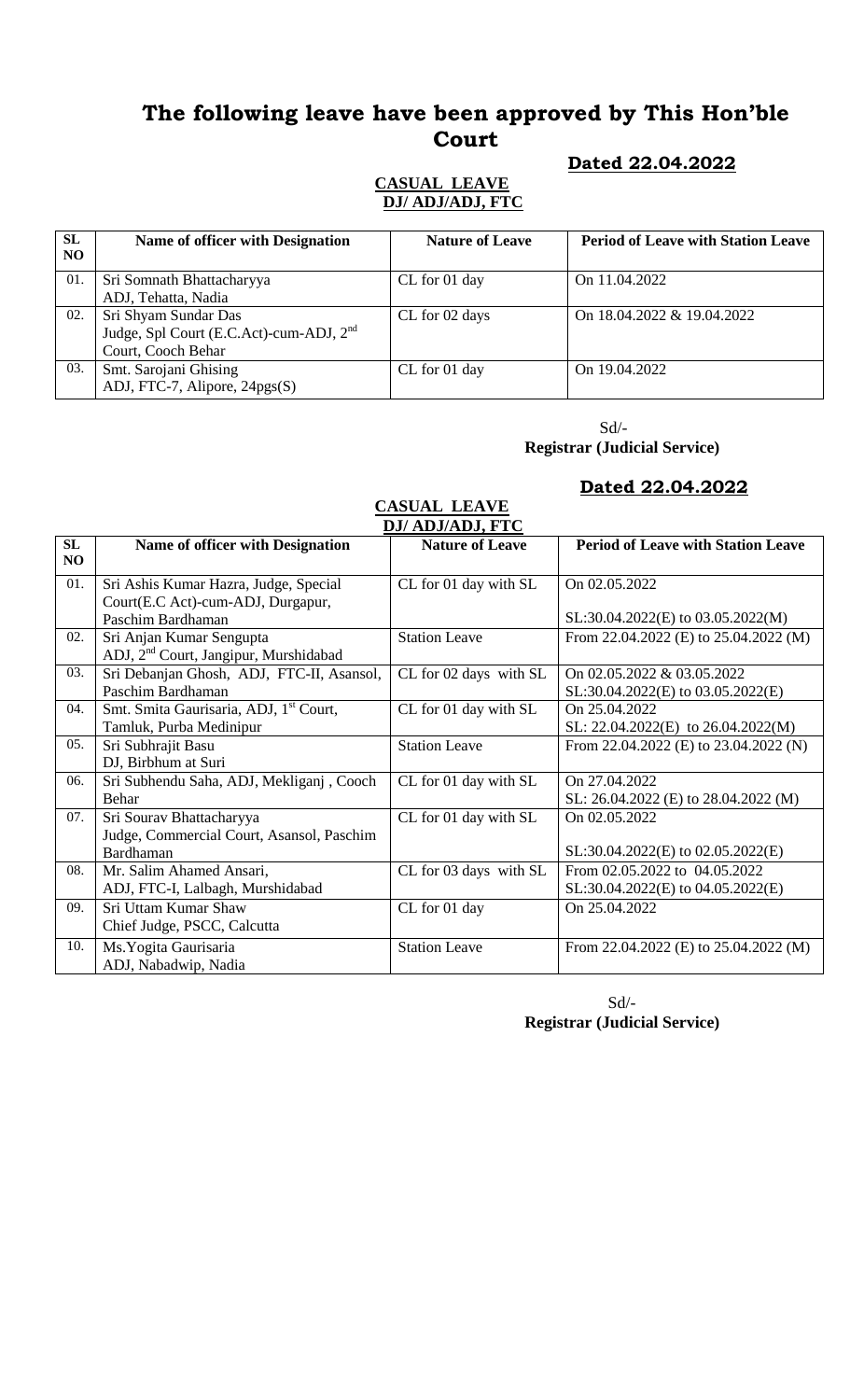#### **Dated 25.04.2022**

#### **CASUAL LEAVE DJ/ ADJ/ADJ, FTC**

| <b>SL</b><br>NO. | Name of officer with Designation                                  | <b>Nature of Leave</b> | <b>Period of Leave with Station Leave</b> |
|------------------|-------------------------------------------------------------------|------------------------|-------------------------------------------|
| 01.              | Smt. Chandraprova Chakraborty<br>ADJ, FTC-3, Diamond Harbour, 24- | CL for 02 days         | On $19.04.2022 \& 20.04.2022$             |
|                  | Parganas (S)                                                      |                        |                                           |
| 02.              | Sri Deepto Ghosh                                                  | <b>Station Leave</b>   | From 22.04.2022 (E) to 25.04.2022 (M)     |
|                  | ADJ, 1 <sup>st</sup> Court, Lalbagh, Murshidabad                  |                        |                                           |
|                  |                                                                   |                        |                                           |
| 03.              | Smt. Dipa Shyam Ray, ADJ, FTC-2,                                  | <b>Station Leave</b>   | From 22.04.2022 (E) to $25.04.2022$ (M)   |
|                  | Jangipur, Murshidabad                                             |                        |                                           |
| 04.              | Sri Nachiketa Bera                                                | <b>Station Leave</b>   | From 22.04.2022 (E) to 25.04.2022 (M)     |
|                  | ADJ, FTC, Kalna, Purba Bardhaman                                  |                        |                                           |
| 05.              | Smt. Rina Sawoo                                                   | CL for 01 day          | On 18.04.2022                             |
|                  | ADJ, $3rd$ Court, Paschim Medinipur                               |                        |                                           |
| 06.              | Sri Viswaroop Sett                                                | <b>Station Leave</b>   | From 22.04.2022 (E) to 25.04.2022 (M)     |
|                  | ADJ, 3 <sup>rd</sup> Court, Purba Bardhaman                       |                        |                                           |

 **Sd/- Registrar (Judicial Service)**

#### **CASUAL LEAVE DJ/ ADJ/ADJ, FTC**

| SL  | Name of officer with Designation    | <b>Nature of Leave</b> | <b>Period of Leave with Station Leave</b> |
|-----|-------------------------------------|------------------------|-------------------------------------------|
| NO. |                                     |                        |                                           |
| 01. | Sri Anil Kumar Prasad, ADJ, FTC,    | CL for 03 days with SL | From 25.04.2022 to 27.04.2022             |
|     | $2nd$ Court, Alipurduar, Jalpaiguri |                        |                                           |
|     |                                     |                        | SL:22.04.2022(E) to 28.04.2022(M)         |
| 02. | Sri Hemanta Sinha                   | CL for 01 day with SL  | On 02.05.2022                             |
|     | ADJ, Dinhata, Cooch Behar           |                        |                                           |
|     |                                     |                        | SL:30.04.2022(E) to 03.05.2022(M)         |
| 03. | Mr. Molla Asgar Ali                 | <b>Station Leave</b>   | From 24.05.2022 (M) to 26.05.2022 (N)     |
|     | ADJ, FTC-I, Barasat, 24pgs(N)       |                        |                                           |
| 04. | Sri Srikumar Goswami                | CL for 01 day          | On 25.04.2022                             |
|     | Judge, Commercial Court at          |                        |                                           |
|     | Alipore for $24pgs(S)$ ,            |                        |                                           |
| 05. | Sri Soumen Sarkar                   | CL for 02 days         | On 28.04.2022 & 29.04.2022                |
|     | ADJ, FTC-4, Barasat, 24 Pgs (N)     |                        |                                           |

Sd/-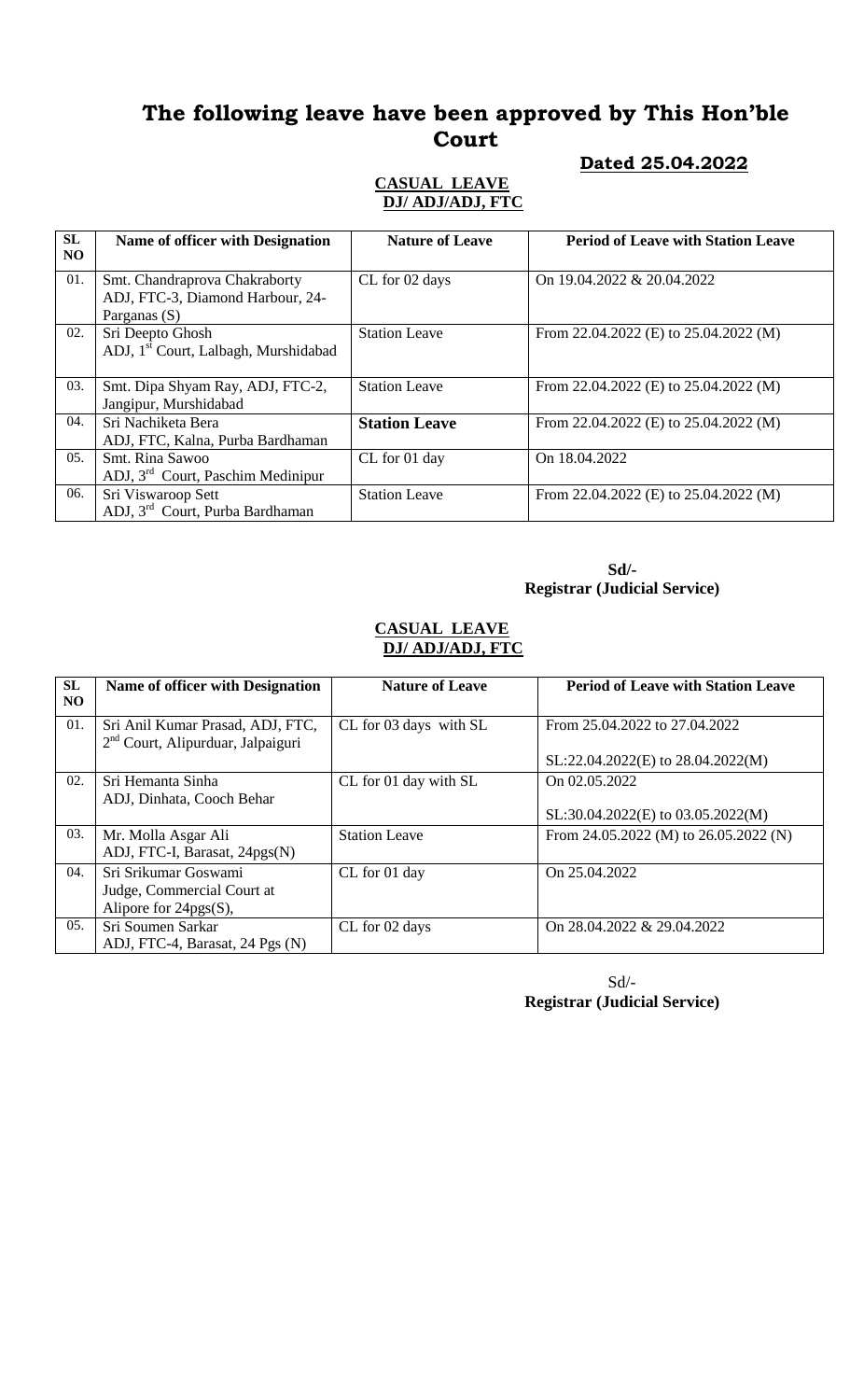#### **Dated 26.04.2022**

#### **CASUAL LEAVE DJ/ ADJ/ADJ, FTC**

| <b>SL</b><br>N <sub>O</sub> | Name of officer with Designation                                    | <b>Nature of Leave</b> | <b>Period of Leave with Station Leave</b> |
|-----------------------------|---------------------------------------------------------------------|------------------------|-------------------------------------------|
| 01.                         | Syed Neyazuddin Azad<br>ADJ, 2 <sup>nd</sup> Court, Purba Bardhaman | CL for 03 days         | From 19.04.2022 to 21.04.2022             |
| 02.                         | Smt. Prajna Gargi (Bhattacharya)<br>Hussain                         | <b>Station Leave</b>   | From 22.04.2022 (E) to 25.04.2022 (M)     |
|                             | ADJ, FTC, Suri, Birbhum                                             |                        |                                           |
| 03.                         | Sri Priyajit Chatterjee                                             | CL for 02 days with SL | On 21.04.2022 & 22.04.2022                |
|                             | ADJ, FTC, Kalyani, Nadia                                            |                        |                                           |
| 04.                         | Smt. Rupanjana Chakrabarti                                          | CL for 01 day with SL  | On 21.04.2022                             |
|                             | ADJ, $7th$ Court, Paschim Meddinipur                                |                        |                                           |
|                             |                                                                     |                        | SL:19.04.2022(E) to 22.04.2022(M)         |

 Sd/- **Registrar (Judicial Service)**

#### **CASUAL LEAVE DJ/ ADJ/ADJ, FTC**

| SL<br>NO.        | <b>Name of officer with Designation</b> | <b>Nature of Leave</b> | <b>Period of Leave with Station Leave</b> |
|------------------|-----------------------------------------|------------------------|-------------------------------------------|
| 01.              | Sri Arup Basu                           | CL for 01 day with SL  | On 02.05.2022                             |
|                  | DJ, Hooghly                             |                        | SL:30.04.2022(E)to 03.05.2022(M)          |
| 02.              | Mr. Mintu Mallick                       | CL for 03 days with SL | On 02.05.2022, 04.05.2022 &               |
|                  | ADJ, Gangarampur at Buniadpur,          |                        | 05.05.2022                                |
|                  | Dakshin Dinajpur                        |                        |                                           |
|                  |                                         |                        | $SL:01.05.2022(M)$ to $05.05.2022(E)$     |
| 03.              | Sri Partha Sarathi Chatterjee           | CL for 01 day          | On 26.04.2022                             |
|                  | Judge, Bench-VIII, City Civil Court,    |                        |                                           |
|                  | Calcutta                                |                        |                                           |
| 04.              | Sri Prasenjit Biswas                    | CL for 01 day with SL  | On 26.04.2022                             |
|                  | Chief Judge, City Civil Court, Calcutta |                        |                                           |
|                  |                                         |                        | SL:26.04.2022(M) to 27.04.2022(M)         |
| 0.5 <sub>1</sub> | Sri Subhasis Ghosh                      | CL for 01 day with SL  | On 02.05.2022                             |
|                  | DJ, Uttar Dinajpur at Raiganj           |                        |                                           |
|                  |                                         |                        | $SL:30.04.2022(E)$ to $04.05.2022(M)$     |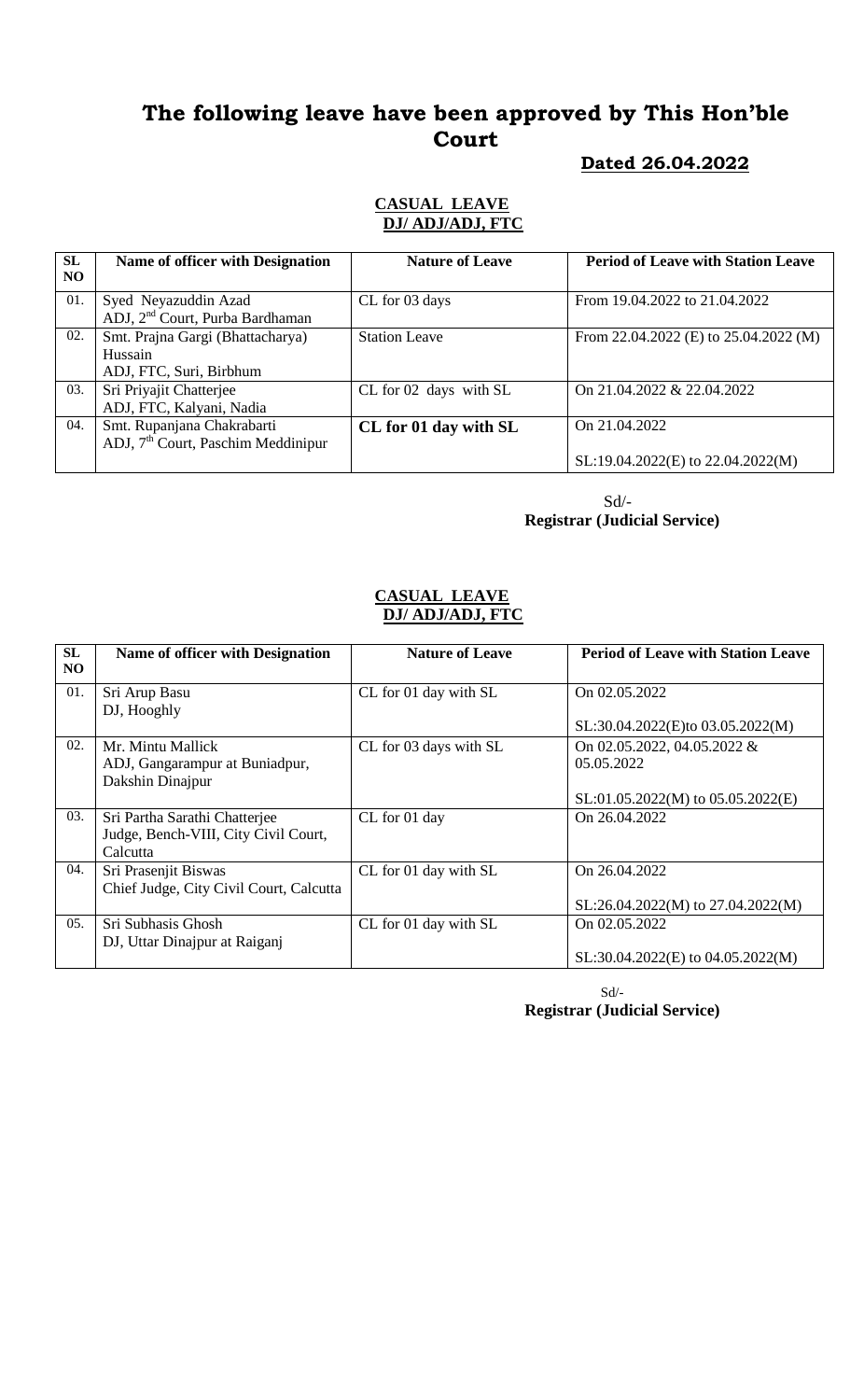### **Dated 27.04.2022**

#### **CASUAL LEAVE DJ/ ADJ/ADJ, FTC**

| <b>SL</b><br>NO. | Name of officer with<br><b>Designation</b>                           | <b>Nature of Leave</b> | <b>Period of Leave with Station Leave</b>                                |
|------------------|----------------------------------------------------------------------|------------------------|--------------------------------------------------------------------------|
| 01.              | Sri Dinanath Prasad<br>ADJ, 3 <sup>rd</sup> Court, Suri, Birbhum     | CL for 04 days with SL | From 27.04.2022 to 30.04.2022<br>SL: 26.04.2022(E)<br>to $02.05.2022(M)$ |
| 02.              | Sri Partha Pratim Chakravorty<br>ADJ, $3rd$ Court, Alipore, 24pgs(S) | CL for 01 day with SL  | On 29.04.2022<br>SL: 28.04.2022 (E) to 30.04.2022 (M)                    |
| 03.              | Sri Santanu Jha,<br>DJ, Bankura                                      | CL for 01 day with SL  | On 30.04.2022<br>SL: $29.04.2022$ (E) to $01.05.2022$ (E)                |
| 04.              | Sri Manoj Kumar Sharma<br>DJ, Purulia                                | CL for 04 days with SL | From 03.05.2022 to 06.05.2022<br>$SL: 02.05.2022$ (E) to 06.05.2022 (E)  |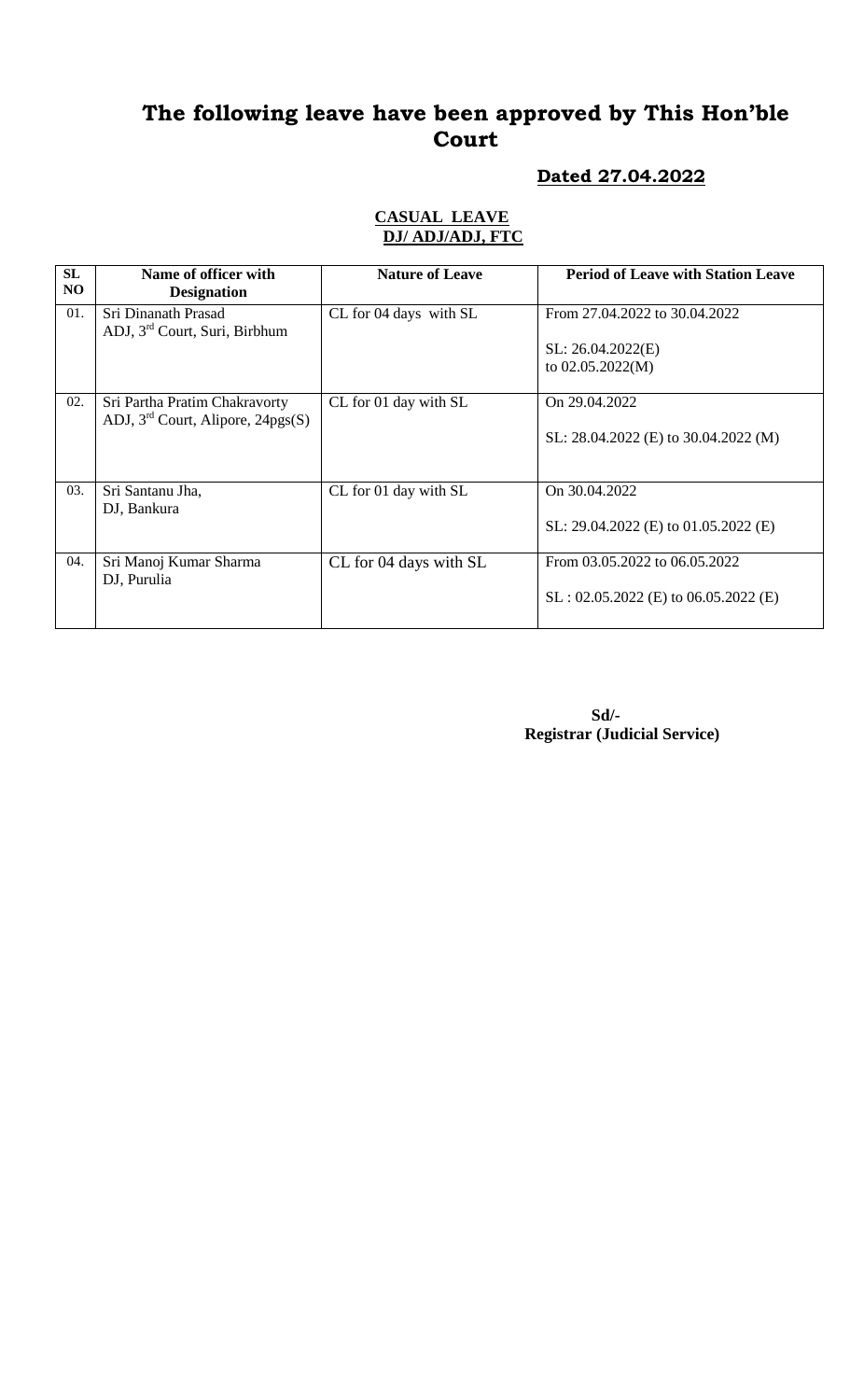### **Dated: 18.04.2022**

## **DJ/ADJ**

| <b>SL</b><br>N <sub>O</sub> | Name of officer with<br><b>Designation</b>                                                    | <b>Nature of Leave</b>                        | <b>Period of Leave with Station Leave</b> |
|-----------------------------|-----------------------------------------------------------------------------------------------|-----------------------------------------------|-------------------------------------------|
| 01.                         | Sri Bimal Kanti Bera,<br>ADJ, $1st$ Court,<br>Durgapur, Paschim<br>Bardhaman                  | Earned Leave for 10 days                      | From 04.05.2022 to 13.05.2022             |
| 02.                         | Sri Prasad Kumar Roy,<br>ADJ, Kalimpong                                                       | Earned Leave for 10 days                      | From 04.05.2022 to 13.05.2022             |
| 03.                         | Smt. Sutanuka Nag<br>ADJ, Bench II, City<br><b>Sessions Court, Bichar</b><br>Bhawan, Calcutta | Earned Leave for 02 days                      | From 21.04.2022 to 22.04.2022             |
| 04.                         | Sri Somesh Prasad<br>Sinha, ADJ, 1 <sup>st</sup> Court,<br>Arambagh, Hooghly                  | Paternity-cum Child Care Leave<br>for 17 days | From 25.04.2022 to 11.05.2022             |
|                             |                                                                                               | Earned Leave for 08 days                      | From 12.05.2022 to 19.05.2022             |

### **ADJ, FTC/ CJ(SD)**

| <b>SL</b><br>N <sub>O</sub> | Name of officer<br>with Designation                                                      | <b>Nature of Leave</b>  | <b>Period of Leave with Station Leave</b> |
|-----------------------------|------------------------------------------------------------------------------------------|-------------------------|-------------------------------------------|
| 05.                         | Sri Animesh Ghosh<br>$CJ(SD)$ , 10 <sup>th</sup> Court,<br>Alipore, South 24<br>Parganas | Earned Leave for 01 day | On 19.04.2022                             |

### **CJM/ACJM**

| SL<br>N <sub>O</sub> | Name of officer<br>with Designation                                   | <b>Nature of Leave</b>   | <b>Period of Leave with Station Leave</b> |
|----------------------|-----------------------------------------------------------------------|--------------------------|-------------------------------------------|
| 06.                  | Md.<br>Ehteshamuddin<br>ACJM-CUM-<br>CJ(SD), Kakdwip,<br>24 Pgs $(S)$ | Earned Leave for 04 days | From 04.05.2022 to 07.05.2022             |

**JM**

|                      | ****                                                                                   |                              |                                           |  |  |
|----------------------|----------------------------------------------------------------------------------------|------------------------------|-------------------------------------------|--|--|
| SL<br>N <sub>O</sub> | Name of officer<br>with Designation                                                    | <b>Nature of Leave</b>       | <b>Period of Leave with Station Leave</b> |  |  |
| 07.                  | Smt. Soma Das<br>Principal<br>Magistrate,<br>Juvenile Justice<br>Board, Cooch<br>Behar | Child Care Leave for 15 days | From 07.05.2022 to 21.05.2022             |  |  |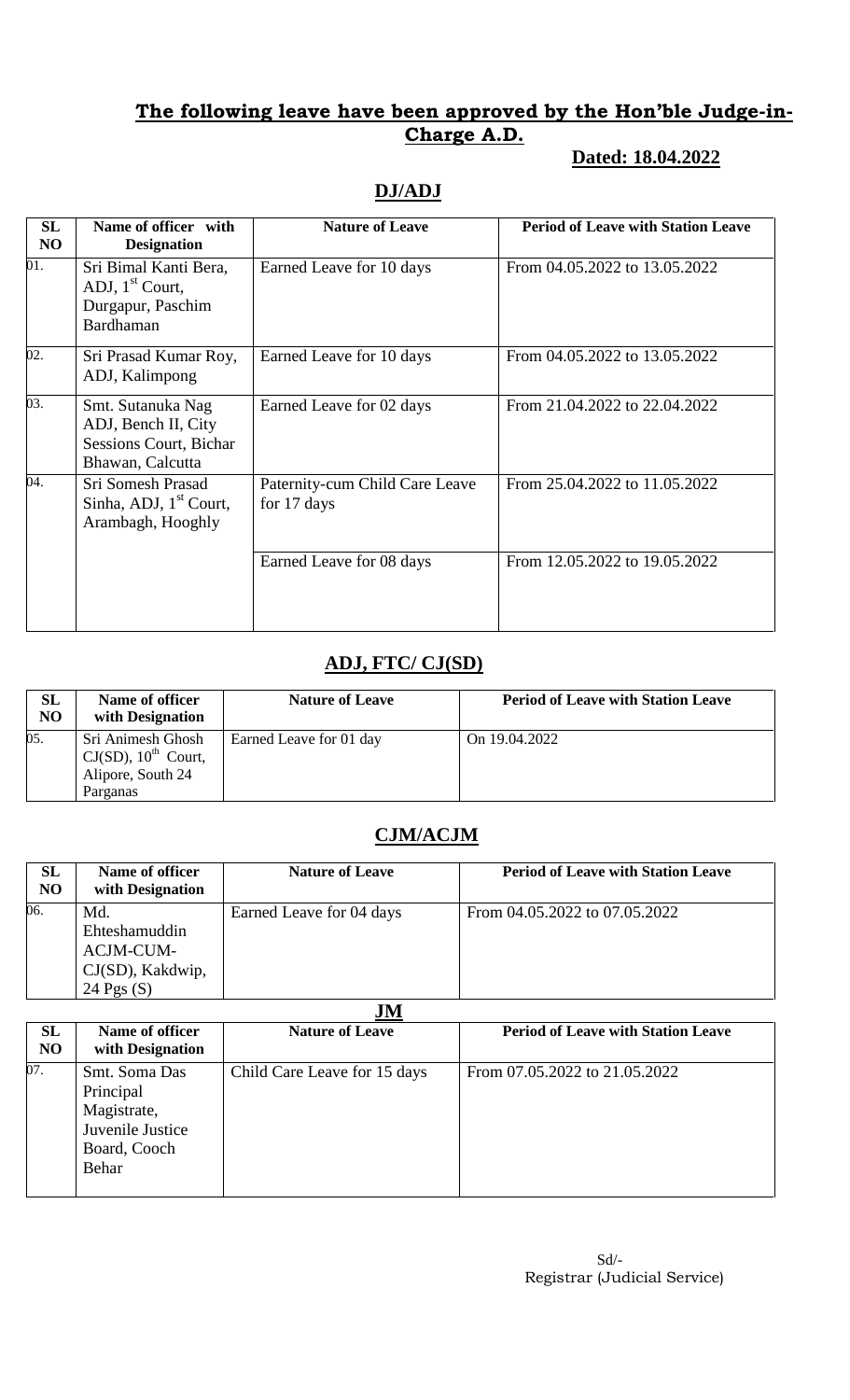# **Dated: 18.04.2022**

## **DJ/ADJ**

| <b>SL</b><br>N <sub>O</sub> | Name of officer with<br><b>Designation</b>                                                                                                   | <b>Nature of Leave</b>                              | <b>Period of Leave with Station Leave</b> |
|-----------------------------|----------------------------------------------------------------------------------------------------------------------------------------------|-----------------------------------------------------|-------------------------------------------|
| 01.                         | Sri Sanjay Kumar<br><b>Sharma</b><br>ADJ, Ghatal, Paschim<br>Medinipur                                                                       | Earned Leave for 07 days                            | From 24.03.2022 to 30.03.2022             |
| 02.                         | Mrs. Melissa Gurung<br>ADJ, $2^{nd}$ Court,<br>Arambagh, Hooghly                                                                             | <b>Extension of Child Care Leave</b><br>for 19 days | From 18.03.2022 to 05.04.2022             |
| 03                          | Sri Subhendu Samanta,<br>Judge, Bench-V, City<br>Civil Court, Calcutta                                                                       | Earned Leave for 10 days                            | From 30.03.2022 to 08.04.2022             |
| 04.                         | Sri Srikumar Goswami<br>Judge, Commercial<br>Court, Alipore, South 24<br>Parganas, Purba<br>Medinipur, Paschim<br>Medinipore and<br>Jhargram | Earned Leave for 02 days                            | From 07.04.2022 to 08.04.2022             |
| 05.                         | Smt. Rina Sawoo<br>ADJ, 3 <sup>rd</sup> Court, Paschim<br>Medinipur                                                                          | Commuted Leave for 14 days                          | From 07.03.2022 to 20.03.2022             |

## **ADJ, FTC/ CJ(SD)**

| <b>SL</b><br>N <sub>O</sub> | Name of officer with<br><b>Designation</b>                       | <b>Nature of Leave</b>                        | <b>Period of Leave with Station Leave</b> |
|-----------------------------|------------------------------------------------------------------|-----------------------------------------------|-------------------------------------------|
| 06.                         | Sri Biswanath Pramanick<br>CJ(SD), Katwa, Purba<br>Bardhaman     | Paternity cum Child Care Leave<br>for 13 days | From 18.04.2022 to 30.04.2022             |
| 07.                         | Sri Surajit Mandal,<br>Senior Municipal<br>Magistrate, Calcutta. | Commuted Leave for 03 days                    | From 06.04.2022 to 08.04.2022             |
| 08.                         | Smt. Kanika Roy<br>$CJ(SD)$ , Dakshin<br>Dinajpur at Balurghat   | Earned Leave for 16 days                      | From 21.03.2022 to 05.04.2022             |

**JM**

| <b>SL</b><br>N <sub>O</sub> | Name of officer with<br><b>Designation</b>                                 | <b>Nature of Leave</b>                       | <b>Period of Leave with Station Leave</b> |
|-----------------------------|----------------------------------------------------------------------------|----------------------------------------------|-------------------------------------------|
| 09.                         | Smt. Sujata Mondal, JM,<br>$7th$ Court, Alipore, 24 Pgs<br>(S)             | Child Care Leave for 36 days                 | From 16.04.2022 to 21.05.2022             |
|                             | Smt. Ananya Chatterjee<br>JM, 3 <sup>rd</sup> Court, Alipore, 24<br>Pgs(S) | Extension of Child Care Leave for<br>80 days | From 15.04.2022 to 03.07.2022             |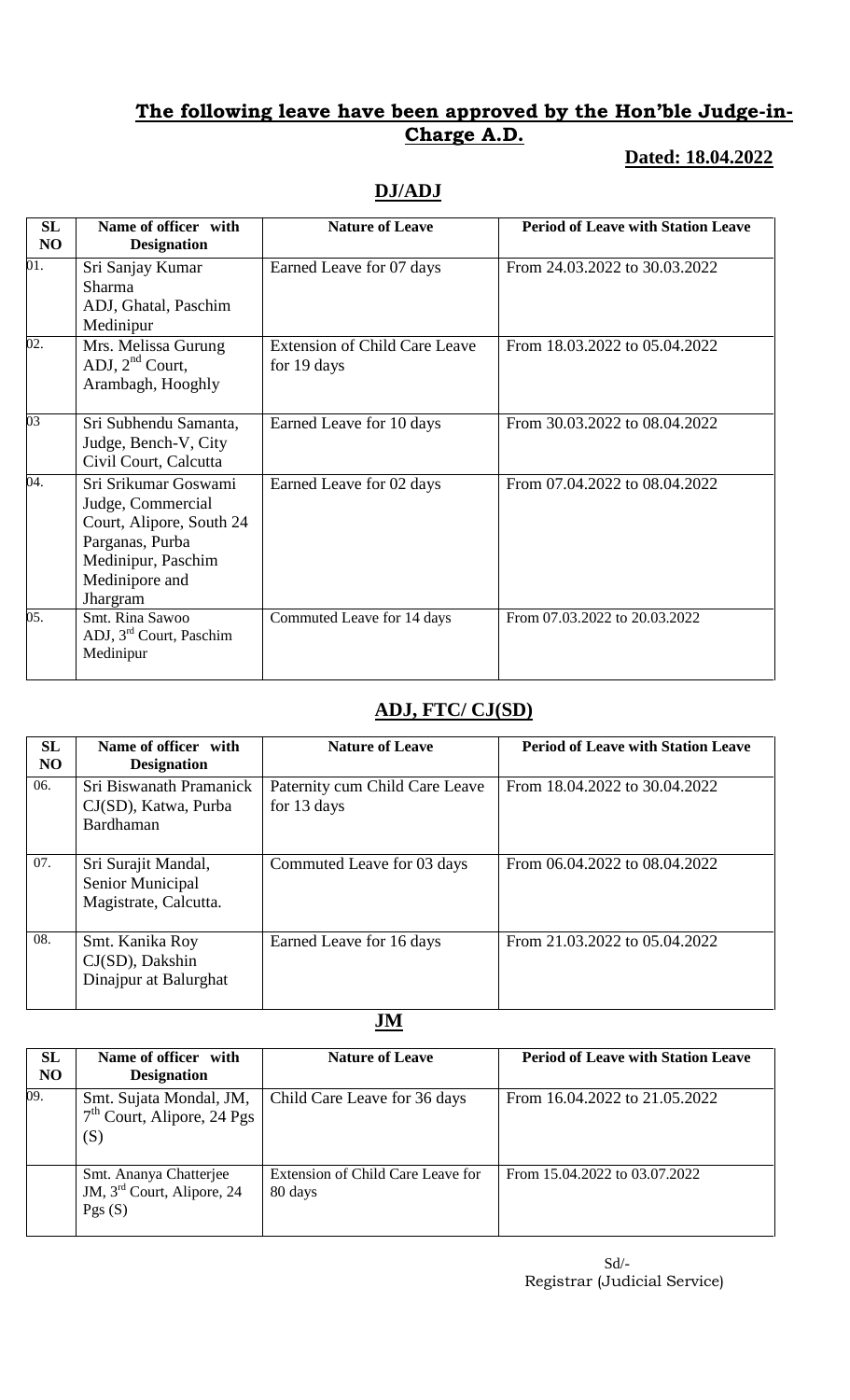### **Dated: 19.04.2022**

#### **JM**

| <b>SL</b><br>N <sub>O</sub> | Name of officer with<br><b>Designation</b>                           | <b>Nature of Leave</b>       | <b>Period of Leave with Station Leave</b> |
|-----------------------------|----------------------------------------------------------------------|------------------------------|-------------------------------------------|
| 01.                         | Yasmeen Begum,<br>JM, $2nd$ Court,<br>Durgapur, Paschim<br>Bardhaman | Earned Leave for 06 days     | From 02.05.2022 to 07.05.2022             |
| 02.                         | Smt. Namrata Singh<br>MM, $5^{th}$ Court,<br>Calcutta                | Child Care Leave for 15 days | From 20.04.2022 to 04.05.2022             |

 Sd/- Registrar (Judicial Service)

## **The following leave have been approved by the Hon'ble Judge-in-Charge A.D.**

### **Dated: 19.04.2022**

### **JM**

| <b>SL</b><br>N <sub>O</sub> | Name of officer with<br><b>Designation</b>                             | <b>Nature of Leave</b>                          | <b>Period of Leave with Station Leave</b> |
|-----------------------------|------------------------------------------------------------------------|-------------------------------------------------|-------------------------------------------|
| 01.                         | Sri Arijit Mandal<br>JM, $4^{th}$ Court,<br>Krishnagar, Nadia          | <b>Extension of Earned Leave for</b><br>02 days | From 06.04.2022 to 07.04.2022             |
| 02.                         | Smt. Keya Sarkar<br>Principal Magistrate,<br>JJB, Krishnagar,<br>Nadia | Commuted Leave for 07 days                      | From 05.04.2022 to 11.04.2022             |

### **CJ(JD)**

| <b>SL</b><br>N <sub>O</sub> | Name of officer with<br><b>Designation</b>                                             | <b>Nature of Leave</b>     | <b>Period of Leave with Station Leave</b> |
|-----------------------------|----------------------------------------------------------------------------------------|----------------------------|-------------------------------------------|
| 03.                         | Sri Harioam Prasad<br>Shah<br>$CJ(JD)$ , 1 <sup>st</sup> Court,<br>Krishnanagar, Nadia | Commuted Leave for 09 days | From 31.03.2022 to 08.4.2022              |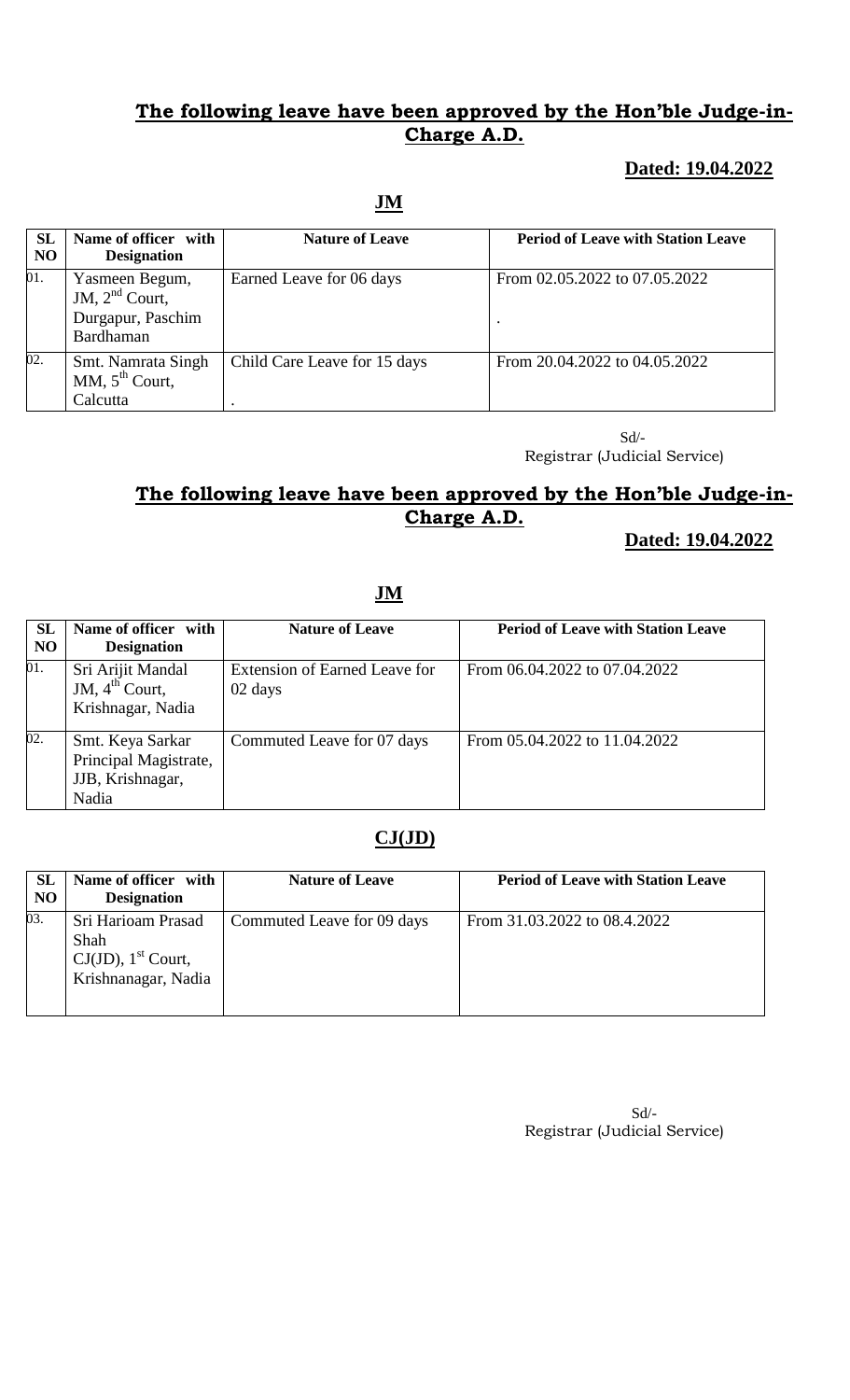### **Dated: 21.04.2022**

### **DJ/ADJ**

| SL<br>NO | Name of officer<br>with Designation                                                                                   | <b>Nature of Leave</b>   | <b>Period of Leave with Station Leave</b> |
|----------|-----------------------------------------------------------------------------------------------------------------------|--------------------------|-------------------------------------------|
| 01.      | Sri Arpan Kumar<br>Chattopadhyay<br>Judge, Special<br>Court (I.E. $Act$ ) –<br>cum-ADJ,<br>Berhampore,<br>Murshidabad | Earned Leave for 12 days | From 10.05.2022 to 21.05.2022             |
| 02.      | Smt. Sujasha<br>Mukherji<br>Judge, Bench-III,<br>City Civil Court,<br>Calcutta                                        | Earned Leave for 03 days | From 28.04.2022 to 30.04.2022             |

### **CJM/ACJM**

| SL<br>N <sub>O</sub> | Name of officer<br>with Designation                                                                                      | <b>Nature of Leave</b>  | <b>Period of Leave with Station Leave</b> |
|----------------------|--------------------------------------------------------------------------------------------------------------------------|-------------------------|-------------------------------------------|
| 03.                  | Sri Pradip Kumar<br>Adhikary<br>$CJM$ -cum-<br>CJ(SD), Nicobar<br>and Joint CJ(SD),<br>Port Blair, A&N<br><b>Islands</b> | Earned Leave for 01 day | On 29.04.2022                             |

### **ADJ, FTC/ CJ(SD)**

| SL<br>N <sub>O</sub> | Name of officer<br>with Designation                                                 | <b>Nature of Leave</b>   | <b>Period of Leave with Station Leave</b> |
|----------------------|-------------------------------------------------------------------------------------|--------------------------|-------------------------------------------|
| 04.                  | Sri Manik Lal<br>Jana, CJ $(SD)$ , $6th$<br>Court, Alipore,<br>South 24<br>Parganas | Earned Leave for 05 days | From 25.04.2022 to 29.04.2022             |

# **CJ(JD)**

| <b>SL</b><br>N <sub>O</sub> | Name of officer<br>with Designation                                               | <b>Nature of Leave</b>       | <b>Period of Leave with Station Leave</b> |
|-----------------------------|-----------------------------------------------------------------------------------|------------------------------|-------------------------------------------|
| 05.                         | Smt. Rakhi<br>Jaiswal<br>$CJ(JD)$ , $2nd$ Court,<br>Jangipur,<br>Murshidabad      | Child Care Leave for 87 days | From 21.04.2022 to 16.07.2022             |
| 06.                         | Sabilaa Rahman<br>$CJ(JD)$ , 1 <sup>st</sup> Court,<br>Berhampore,<br>Murshidabad | Earned Leave for 04 days     | From 02.05.2022 to 05.05.2022             |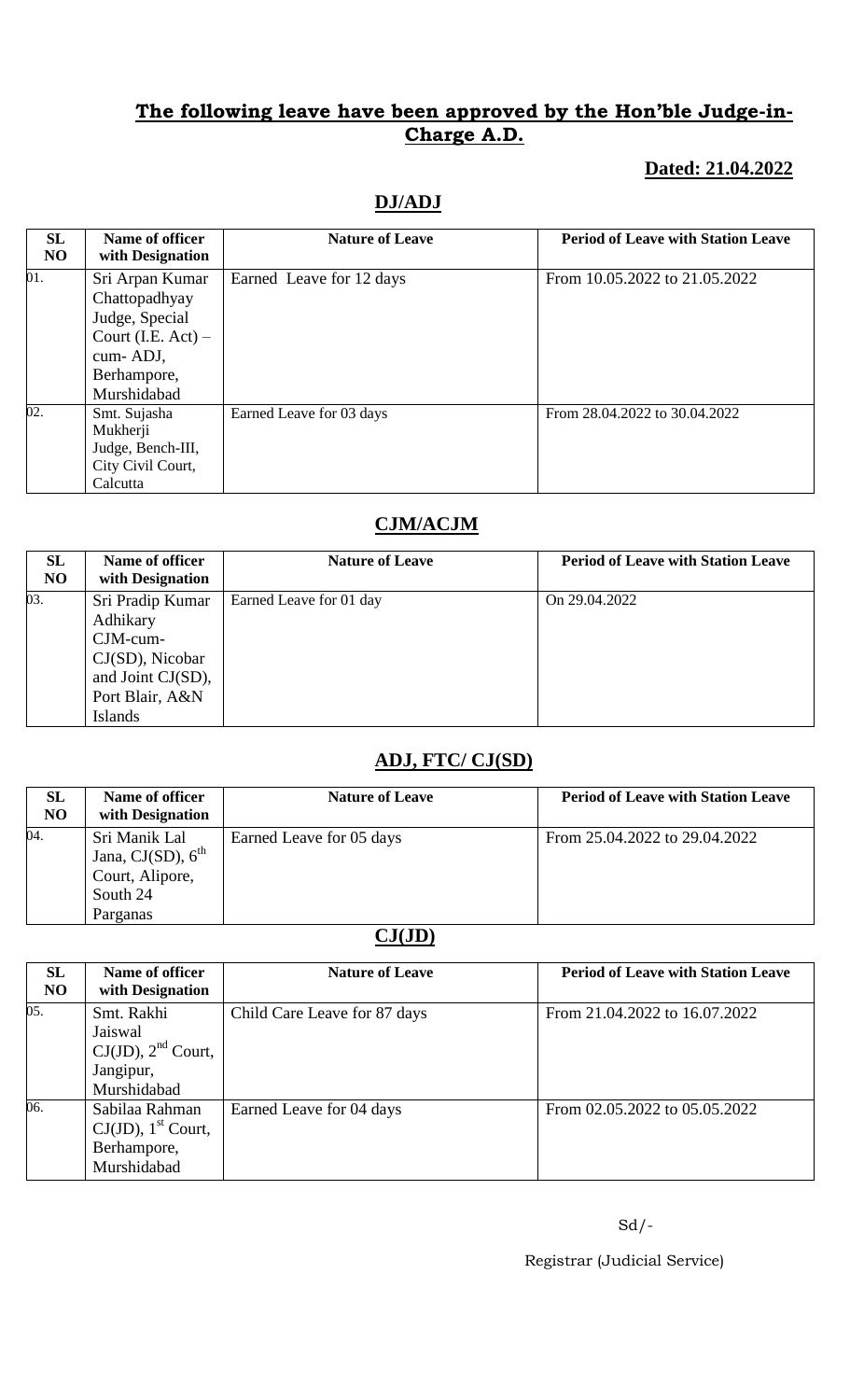### **Dated: 21.04.2022**

| SL             | Name of officer with                 | <b>Nature of Leave</b>     | <b>Period of Leave with Station</b> |
|----------------|--------------------------------------|----------------------------|-------------------------------------|
| N <sub>O</sub> | <b>Designation</b>                   |                            | Leave                               |
| 01.            | Sri Deepto Ghosh                     | Commuted Leave for 03 days | From 11.04.2022 to 13.04.2022       |
|                | ADJ, 1 <sup>st</sup> Court, Lalbagh, |                            |                                     |
|                | Murshidabad                          |                            |                                     |
| 02.            | Sri Arpan Kumar                      | Earned Leave for 01 day    | On 18.04.2022                       |
|                | Chattopadhyay                        |                            |                                     |
|                | Judge, Special Court (I.E.           |                            |                                     |
|                | Act) - cum - ADJ,                    |                            |                                     |
|                | Berhampore, Murshidabad              |                            |                                     |

# **DJ/ADJ**

# **ADJ, FTC/ CJ(SD)**

| <b>SL</b> | Name of officer with                                                            | <b>Nature of Leave</b>     | <b>Period of Leave with Station</b> |
|-----------|---------------------------------------------------------------------------------|----------------------------|-------------------------------------|
| NO        | <b>Designation</b>                                                              |                            | Leave                               |
| 03.       | Sri Pukar Pradhan,<br>$CJ(SD)$ , 1 <sup>st</sup> Addl. Court,<br>Purba Bardhama | Commuted Leave for 03 days | From 11.04.2022 to 13.04.2022       |

### **CJ(JD)**

| <b>SL</b> | Name of officer with                                                                     | <b>Nature of Leave</b>     | <b>Period of Leave with Station</b> |
|-----------|------------------------------------------------------------------------------------------|----------------------------|-------------------------------------|
| NO        | <b>Designation</b>                                                                       |                            | Leave                               |
| 04.       | Rupama Banerjee, CJ(JD), 1 <sup>st</sup><br>Additional Court, Contai, Purba<br>Medinipur | Commuted Leave for 28 days | From 21.03.2022 to 17.04.2022       |

 $Sd/-\frac{1}{2}$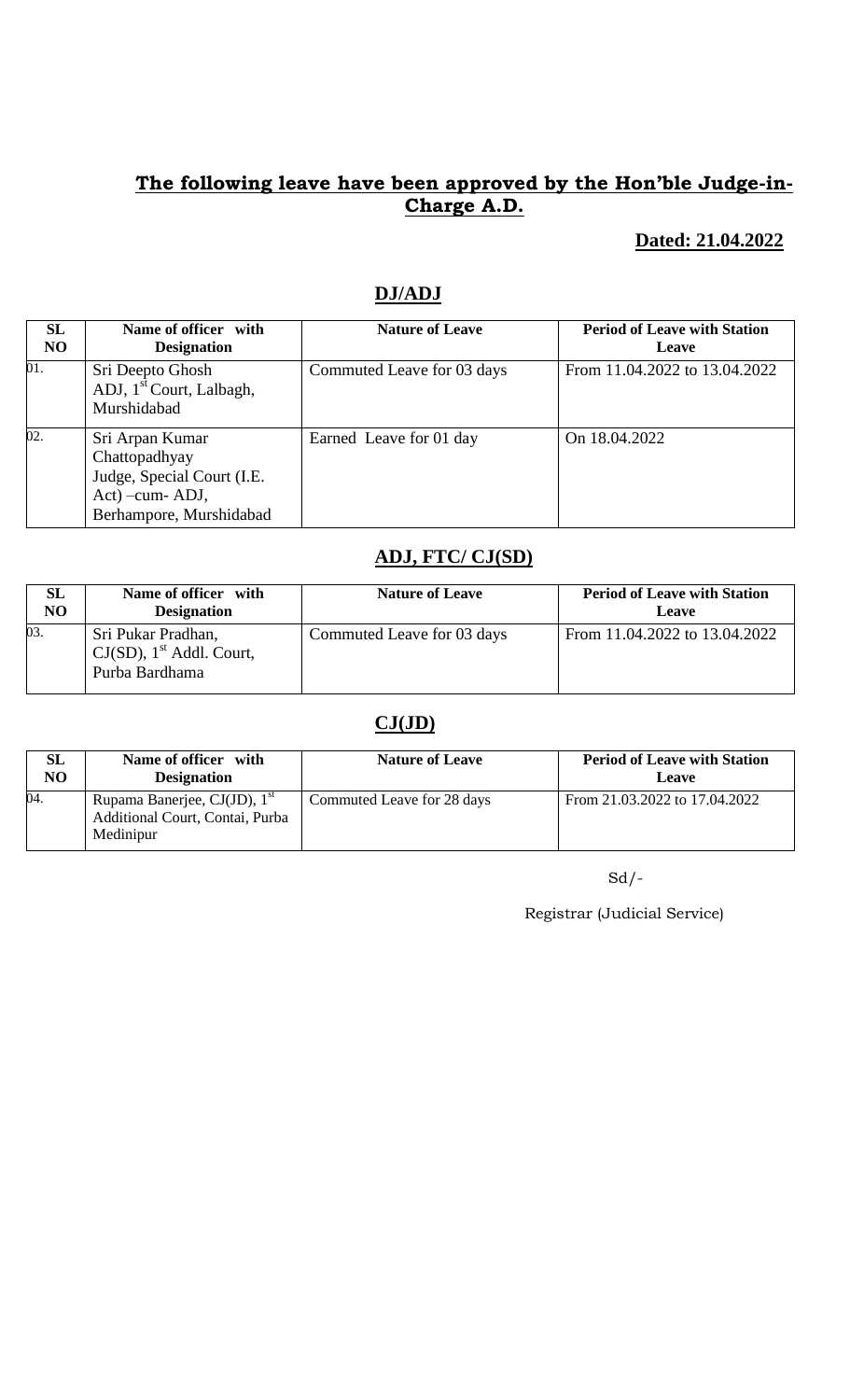## **Dated: 22.04.2022**

# **DJ/ADJ**

| <b>SL</b><br>N <sub>O</sub> | Name of officer<br>with Designation            | <b>Nature of Leave</b>                                              | <b>Period of Leave with Station Leave</b> |
|-----------------------------|------------------------------------------------|---------------------------------------------------------------------|-------------------------------------------|
| 01.                         | ADJ, $2^{nd}$ Court,<br>Krishnanagar,<br>Nadia | Sri Sujit Kumar Jha   Paternity cum Child Care leave for<br>07 days | From 27.04.2022 to 03.05.2022             |

# **JM**

| SL<br>N <sub>O</sub> | Name of officer<br>with Designation                                               | <b>Nature of Leave</b>   | <b>Period of Leave with Station Leave</b>   |
|----------------------|-----------------------------------------------------------------------------------|--------------------------|---------------------------------------------|
| 02.                  | Smt. Dalia<br>Bhattacharya<br>JM, $2nd$ Court,<br>Alipore, South 24<br>Paraganas. | Earned Leave for 03 days | From 30.05.2022 to 01.06.2022<br>Prefixing: |

Sd/-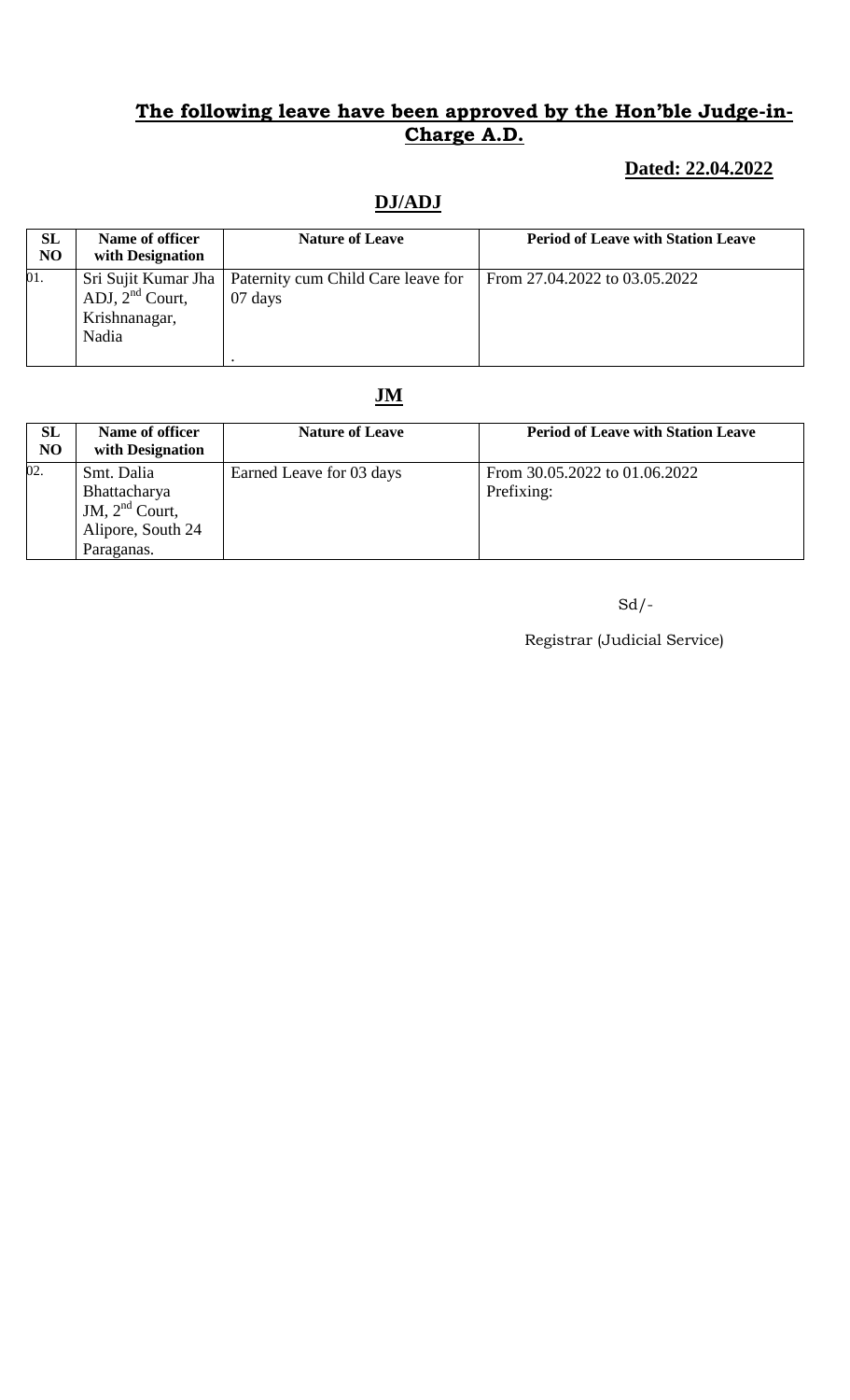## **Dated: 22.04.2022**

### **DJ/ADJ**

| <b>SL</b><br>NO | Name of officer<br>with Designation | <b>Nature of Leave</b>     | <b>Period of Leave with Station Leave</b> |
|-----------------|-------------------------------------|----------------------------|-------------------------------------------|
| 01.             | Sri Asim Kumar                      | Commuted Leave for 08 days | From 21.03.2022 to 28.03.2022             |
|                 | Debnath, ADJ, $1st$                 |                            |                                           |
|                 | Court, Howrah                       |                            |                                           |

# **ADJ, FTC/ CJ(SD)**

| <b>SL</b><br>N <sub>O</sub> | Name of officer<br>with Designation                                                         | <b>Nature of Leave</b>   | <b>Period of Leave with Station Leave</b> |
|-----------------------------|---------------------------------------------------------------------------------------------|--------------------------|-------------------------------------------|
| 02.                         | Smt. Sangita<br>Dutta,<br>CJ(SD),<br>Darjeeling,                                            | Earned Leave for 03 days | From 11.04.2022 to 13.04.2022             |
| 03.                         | Smt.Sarmistha<br>Ganguly<br>$CJ(SD)$ , 1 <sup>st</sup> Court,<br>Contai, Purba<br>Medinipur | Earned Leave for 08 days | From 13.05.2022 to 20.05.2022             |

Sd/-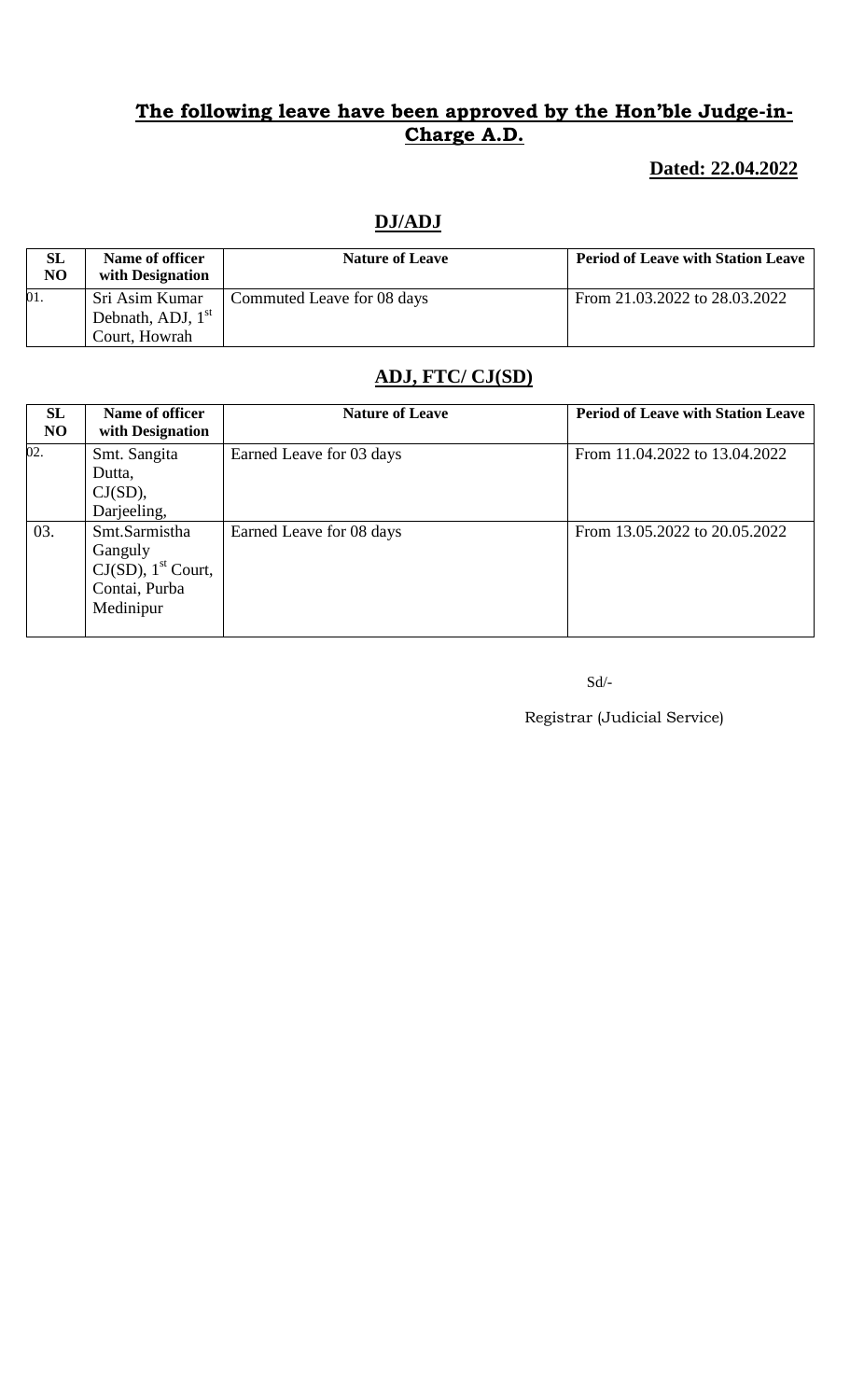### **Dated: 25.04.2022**

## **DJ/ADJ**

| SL<br>N <sub>O</sub> | Name of officer<br>with Designation                                                              | <b>Nature of Leave</b>                      | <b>Period of Leave with Station Leave</b> |
|----------------------|--------------------------------------------------------------------------------------------------|---------------------------------------------|-------------------------------------------|
| 01.                  | Sri Sanjay Kumar<br><b>Sharma</b><br>ADJ, Ghatal,<br>Paschim Medinipur                           | Earned Leave for 13 days                    | From 01.04.2022 to 13.04.2022             |
| 02.                  | Smt. Sutanuka Nag<br>ADJ, Bench II,<br><b>City Sessions</b><br>Court, Bichar<br>Bhawan, Calcutta | Cancellation of Earned Leave for 02<br>days | From 21.04.2022 to 22.04.2022             |

#### **ADJ, FTC/ CJ(SD)**

| SL<br>N <sub>O</sub> | Name of officer<br>with Designation                                                   | <b>Nature of Leave</b>     | <b>Period of Leave with Station Leave</b> |
|----------------------|---------------------------------------------------------------------------------------|----------------------------|-------------------------------------------|
| 03.                  | Smt. Rinjee Doma<br>Lama<br>$CJ(SD)$ , $7th$ Court,<br>Alipore, South 24<br>Parganas  | Commuted Leave for 49 days | From 02.03.2022 to 19.04.2022             |
| $\overline{04}$ .    | Sri Megh Dorji<br>Moktan<br>$CJ(SD)$ , $5th$ Court,<br>Alipore, South 24-<br>Parganas | Earned Leave for 02 days   | From 19.04.2022 to 20.04.2022             |

#### **ACJM**

| SL<br>NO | Name of officer<br>with Designation           | <b>Nature of Leave</b>   | <b>Period of Leave with Station Leave</b> |
|----------|-----------------------------------------------|--------------------------|-------------------------------------------|
| 05.      | Sri Samrat Roy<br>ACJM, Barasat, 24<br>Pgs(N) | Earned Leave for 07 days | From 16.04.2022 to 22.04.2022             |

### **CJ(JD)**

| <b>SL</b><br>N <sub>O</sub> | Name of officer<br>with Designation | <b>Nature of Leave</b>   | <b>Period of Leave with Station Leave</b> |
|-----------------------------|-------------------------------------|--------------------------|-------------------------------------------|
| 06.                         | Sri Rajarshi                        | Earned Leave for 02 days | From 18.04.2022 to 19.04.2022             |
|                             | Mukherjee                           |                          |                                           |
|                             | CJ(JD),                             |                          |                                           |
|                             | Additional Court,                   |                          |                                           |
|                             | Jangipur,                           |                          |                                           |
|                             | Murshidabad                         |                          |                                           |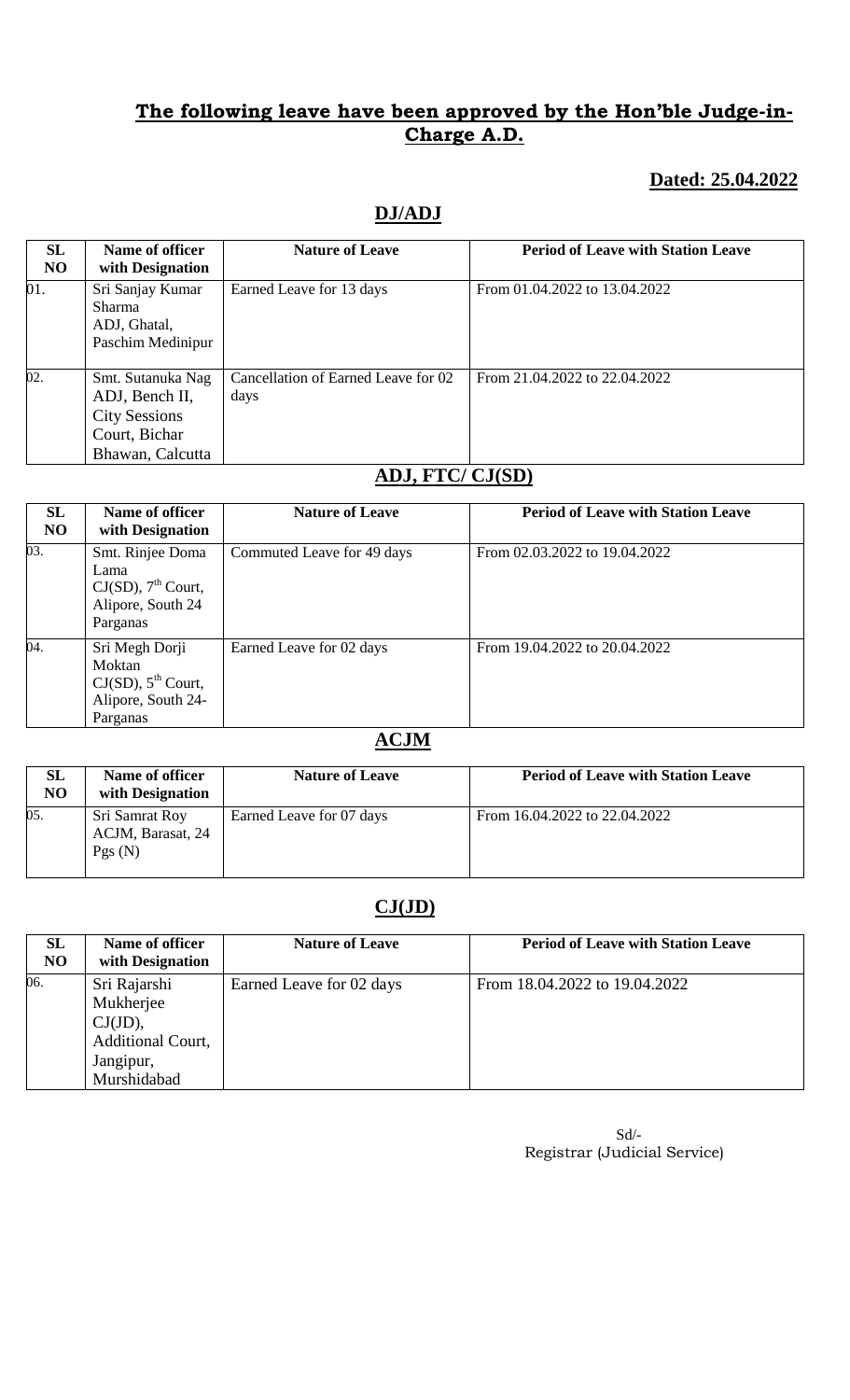### **Dated: 25.04.2022**

### **ADJ, FTC/ CJ(SD)**

| SL<br>N <sub>O</sub> | Name of officer<br>with Designation | <b>Nature of Leave</b>                                                        | <b>Period of Leave with Station Leave</b> |
|----------------------|-------------------------------------|-------------------------------------------------------------------------------|-------------------------------------------|
| 01.                  | Sri Abhiram Barman<br>ADJ, FTC-I,   | Paternity cum Child Care Leave for 15   From 29.04.2022 to 13.05.2022<br>days |                                           |
|                      | Alipurduar,<br>Jalpaiguri           |                                                                               |                                           |

**JM**

| SL<br>N <sub>O</sub> | Name of officer<br>with Designation                 | <b>Nature of Leave</b>   | <b>Period of Leave with Station Leave</b> |
|----------------------|-----------------------------------------------------|--------------------------|-------------------------------------------|
| 02.                  | Smt. Tsering<br>Choden, JM, $3rd$<br>Court, Purulia | Earned Leave for 02 days | From 20.05.2022 to 21.05.2022             |
|                      |                                                     |                          | $\alpha$ 1/                               |

Sd/-

Registrar (Judicial Service)

#### **The following leave have been approved by the Hon'ble Judge-in-Charge A.D. Dated: 26.04.2022**

### **DJ/ADJ**

**SL NO Name of officer with Designation Nature of Leave Period of Leave with Station Leave** 01. Sri Chinmay Chattopadhyay – II ADJ,  $2<sup>nd</sup>$  Court, Jhargram Earned Leave for 04 days From 18.05.2022 to 21.05.2022

#### **CJM**

| <b>SL</b><br>N <sub>O</sub> | Name of officer<br>with Designation                | <b>Nature of Leave</b>                                                | <b>Period of Leave with Station Leave</b> |
|-----------------------------|----------------------------------------------------|-----------------------------------------------------------------------|-------------------------------------------|
| 02.                         | Sri Ayan Kumar<br>Banerjee, CJM,<br><b>Birbhum</b> | Extension of Earned Leave for 04 days   From 28.04.2022 to 01.05.2022 |                                           |

#### **JM**

| SL<br>N <sub>O</sub> | Name of officer<br>with Designation                                                 | <b>Nature of Leave</b>   | <b>Period of Leave with Station Leave</b> |
|----------------------|-------------------------------------------------------------------------------------|--------------------------|-------------------------------------------|
| 03.                  | Sri Sourav Roy<br>JM, $2nd$ Court,<br>Balurghat, Dakshin<br>Dinajpur                | Earned Leave for 01 day  | On 21.05.2022                             |
| 04.                  | Smt. Jayasri Dey<br>JM, $2nd$ Court,<br>Uluberia, Howrah                            | Earned Leave for 02 days | From 30.05.2022 to 31.05.2022             |
| 05.                  | Smt. Manika<br>Chatterjee nee Saha<br>JM, 5 <sup>th</sup> Court, Purba<br>Bardhaman | Earned Leave for 04 days | From 10.05.2022 to 13.05.2022             |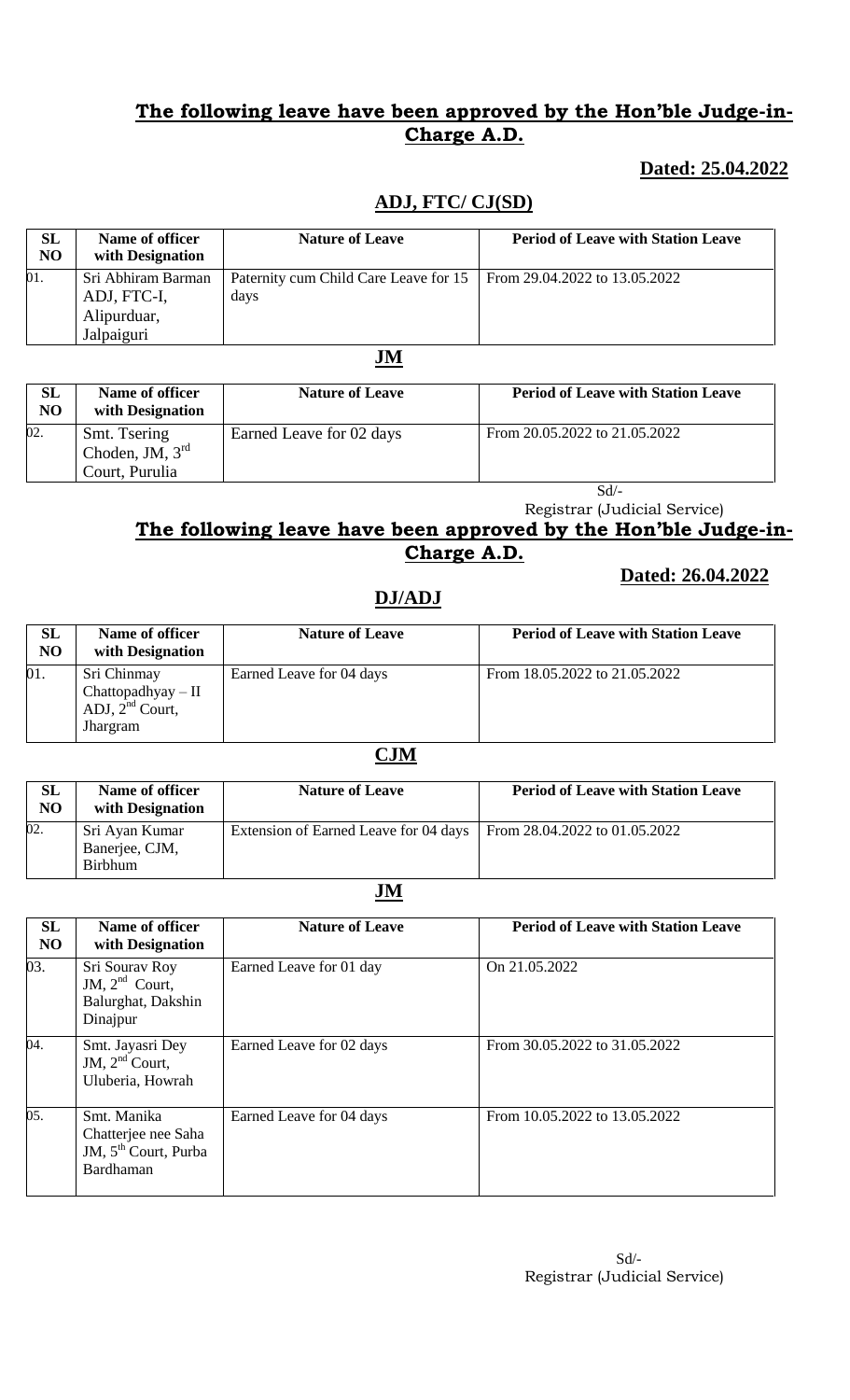## **Dated: 26.04.2022**

|                      | <b>DJ/ADJ</b>                                                                   |                                          |                                           |  |
|----------------------|---------------------------------------------------------------------------------|------------------------------------------|-------------------------------------------|--|
| SL<br>N <sub>O</sub> | Name of officer<br>with Designation                                             | <b>Nature of Leave</b>                   | <b>Period of Leave with Station Leave</b> |  |
| 01.                  | Sri Prasanta<br>Kumar Sil<br>Judge, Family<br>Court, A&N<br>Islands, Port Blair | Extension of Earned Leave for<br>08 days | From 18.03.2022 to 25.03.2022             |  |
| 02.                  | Md Rashid Alam<br>District Judge,<br>Malda                                      | Commuted Leave for 31 days               | From 25.03.2022 to 24.04.2022             |  |

#### **JM**

| <b>SL</b><br><b>NO</b> | Name of officer<br>with Designation                                            | <b>Nature of Leave</b>       | <b>Period of Leave with Station Leave</b> |
|------------------------|--------------------------------------------------------------------------------|------------------------------|-------------------------------------------|
| 03.                    | Sri Arvind<br>Gaurisaria<br>JM, $2nd$ Court,<br>Sadar, Purba<br>Bardhaman      | Earned Leave for 01 day      | On 11.04.2022                             |
| 04.                    | Smt. Prarthana<br>Banerjee<br>JM, $2^{nd}$ Court,<br>Barrackpore, 24<br>Pgs(N) | Commuted Leave for 03 days   | From 04.04.2022 to 06.04.2022             |
| 05.                    | Smt. Saptabarna<br>Sengupta<br>JM, Additional<br>Court, Chinsurah,<br>Hooghly  | Child Care Leave for 23 days | From 21.04.2022 to 13.05.2022             |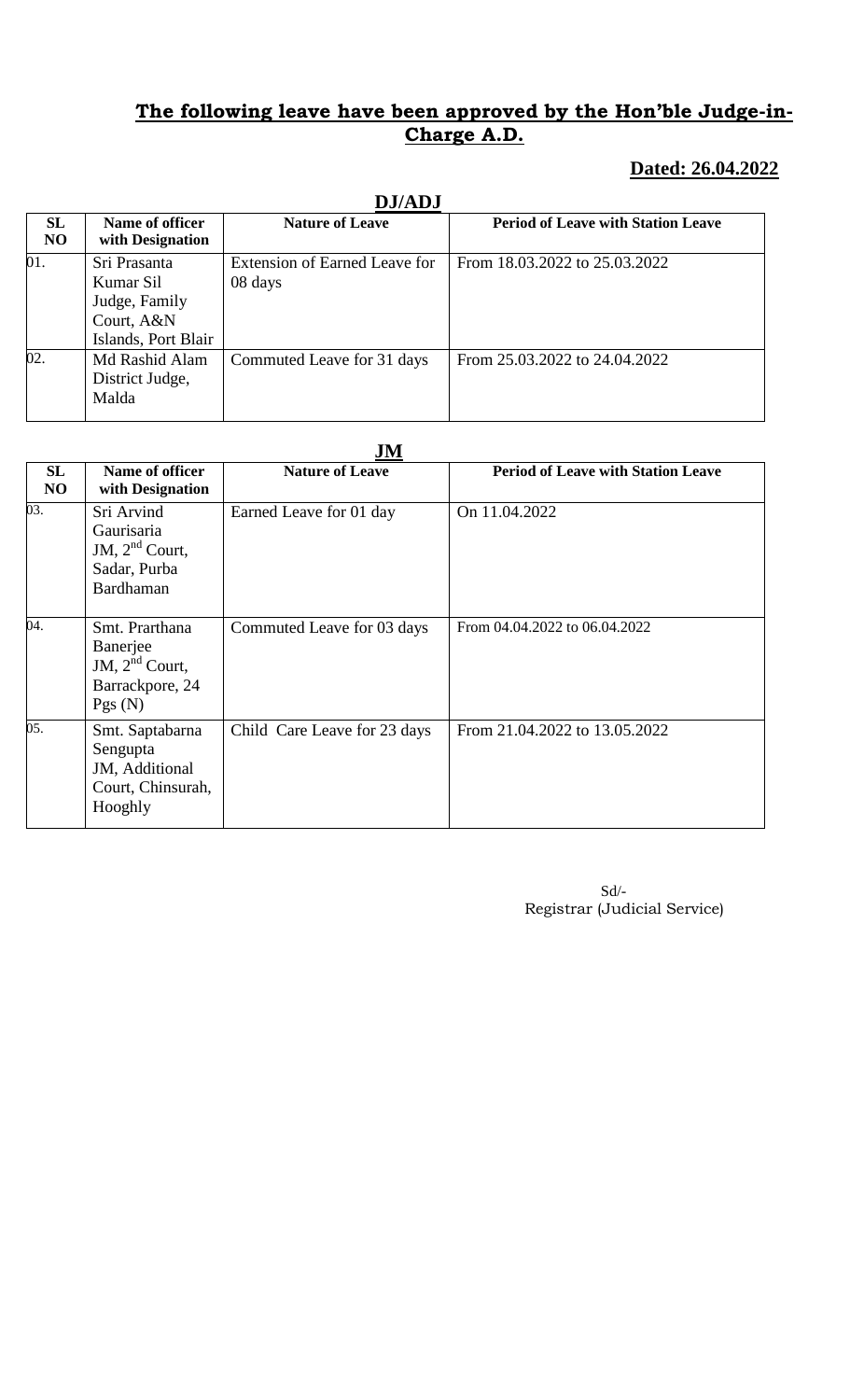## **Dated: 27.04.2022**

### **DJ/ADJ**

| <b>SL</b><br>N <sub>O</sub> | Name of officer<br>with Designation                  | <b>Nature of Leave</b>                                                        | <b>Period of Leave with Station Leave</b> |
|-----------------------------|------------------------------------------------------|-------------------------------------------------------------------------------|-------------------------------------------|
| 01.                         | Sri Subhendu Saha<br>ADJ, Mekhliganj,<br>Cooch Behar | Paternity cum Child Care Leave for 10   From 04.05.2022 to 13.05.2022<br>days |                                           |

# **ADJ, FTC/ CJ(SD)**

| SL<br>N <sub>O</sub> | Name of officer<br>with Designation                            | <b>Nature of Leave</b>   | <b>Period of Leave with Station Leave</b> |
|----------------------|----------------------------------------------------------------|--------------------------|-------------------------------------------|
| 02.                  | Sri Surajit Seal,<br>ADJ, FTC-I,<br>Contai, Purba<br>Medinipur | Earned Leave for 12 days | From 30.05.2022 to 10.06.2022             |

#### **JM**

| <b>SL</b><br>N <sub>O</sub> | Name of officer<br>with Designation                                                         | <b>Nature of Leave</b>       | <b>Period of Leave with Station Leave</b> |
|-----------------------------|---------------------------------------------------------------------------------------------|------------------------------|-------------------------------------------|
| 03.                         | Sri Manojit Sarkar<br>JM, $1st$ Court,<br>Uluberia, Howrah                                  | Earned Leave for 5 days      | From 06.06.2022 to 10.06.2022             |
| $\overline{04}$ .           | Sri Arnab Roy<br>Chowdhury,<br>JMFC-cum CJ(JD),<br>North & Middle<br>Andaman,<br>Mayabunder | Earned Leave for 07 days     | From 01.06.2022 to 07.06.2022             |
| 05.                         | Smt. Monila Bhutia<br>Principal<br>Magistrate, JJB,<br>Calcutta                             | Child Care Leave for 26 days | From 30.05.2022 to 24.06.2022             |